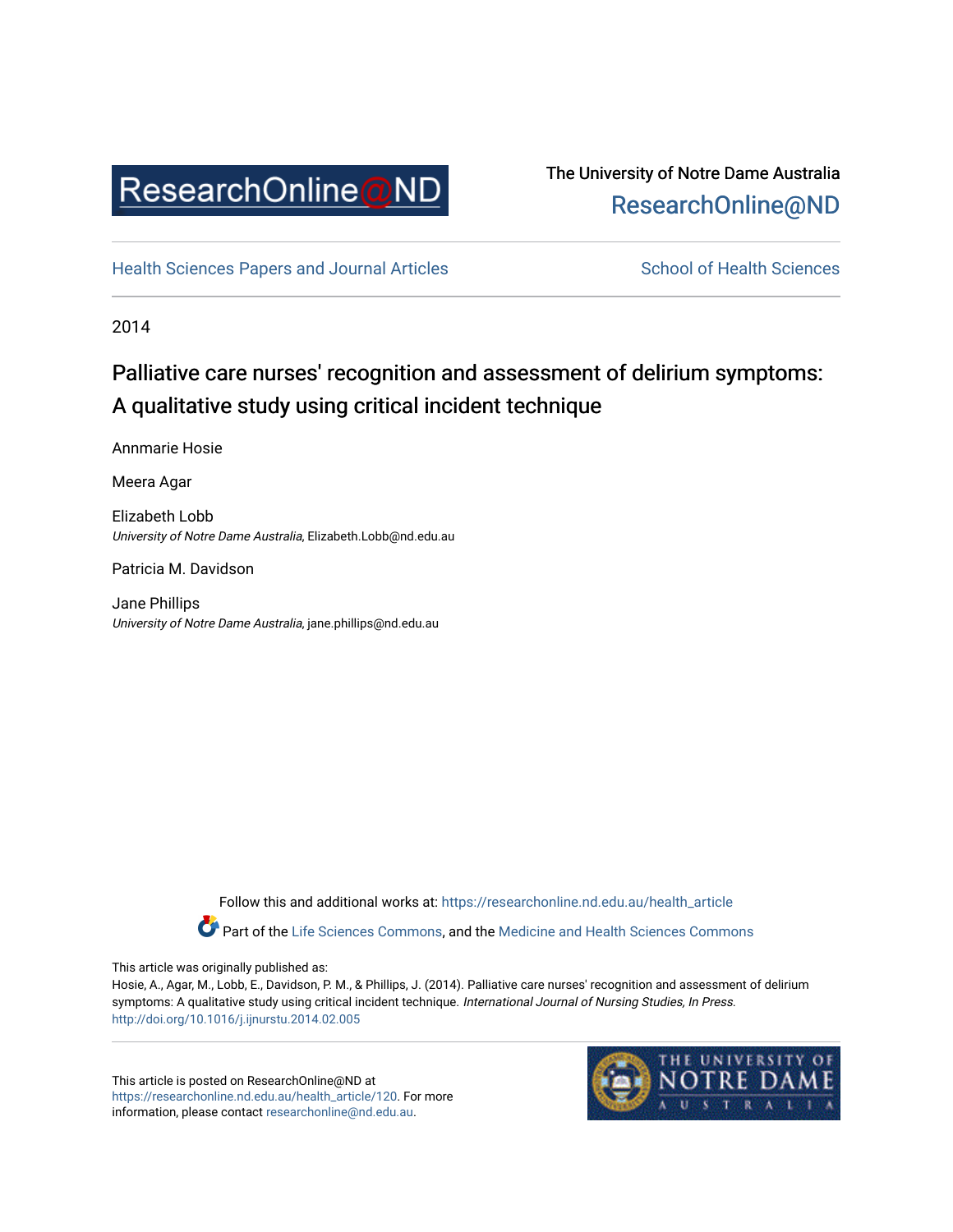[International](http://dx.doi.org/10.1016/j.ijnurstu.2014.02.005) Journal of Nursing Studies xxx (2014) xxx–xxx



Contents lists available at [ScienceDirect](http://www.sciencedirect.com/science/journal/00207489)

# International Journal of Nursing Studies



journal homepage: www.elsevier.com/ijns

# Palliative care nurses' recognition and assessment of patients with delirium symptoms: A qualitative study using critical incident technique

Annmarie Hosie <sup>a,</sup>\*, Meera Agar <sup>b,c,d</sup>, Elizabeth Lobb <sup>c,e,g</sup>, Patricia M. Davidson <sup>c,f</sup>, Jane Phillips a,c,g

a The University of Notre Dame Australia, School of Nursing, 160 Oxford St, Darlinghurst, NSW 2010, Australia

<sup>b</sup> Braeside Hospital, HammondCare, Department of Palliative Care, 340 Prairie Vale Rd., Prairiewood, NSW 2176, Australia

<sup>c</sup> ImPaCCT: Improving Palliative Care through Clinical Trials (New South Wales Palliative Care Clinical Trials Group), South Western Sydney

Clinical School, University of New South Wales, Faculty of Medicine, Sydney, NSW 2052, Australia

<sup>d</sup> Flinders University, Palliative and Supportive Services, Adelaide, South Australia, Australia

e Calvary Health Care Sydney, Palliative Care Department, 91-111 Rocky Point Rd., Kogarah, NSW, Australia

f University of Technology, School of Nursing, Midwifery and Health, Level 7, Building 10, Jones Street, Broadway, NSW 2007, Australia <sup>g</sup> Cunningham Centre for Palliative Care, Sacred Heart Hospice, St Vincent's Health Network, 170 Darlinghurst St, Darlinghurst, 2010 NSW, Australia

#### A R T I C I E I N E O

Article history: Received 10 June 2013 Received in revised form 7 February 2014 Accepted 9 February 2014

Keywords: Assessment Critical incident technique Delirium Nursing Palliative care Screening

#### A B S T R A C T

Background: Delirium is prevalent in palliative care inpatient settings and management is often challenging. Despite nurses' integral patient care role, little is known about palliative care nurses' capacity to recognise, assess and respond to patients' delirium symptoms. Objective: To explore the experiences, views and practices of inpatient palliative care nurses in delirium recognition and assessment.

Settings and participants: 30 nurses from nine Australian specialist palliative care inpatient services.

Design and methods: Critical incident technique (CIT) guided a series of semi-structured interviews. Prior to interviews participants were given a vignette of a palliative care inpatient with an unrecognised hypoactive delirium, to prompt their recollection and recounting of a similar clinical incident. Clearly recalled and described incidents were analysed using thematic content analysis.

Findings: 20 of 30 participants recalled and described 28 relevant delirium incidents. Two themes and six sub-themes provide a general description of participants' experiences, views and practice in delirium recognition and assessment. Participants experience distress related to caring for patients with delirium and express compassion and empathy for delirious patients. Enhancing their delirium knowledge, strengthening collaborative multidisciplinary team relationships and better communication are important supports. Some participants, usually those in advance practice roles, describe more comprehensive assessment capabilities that incorporate clinical expertise with whole person awareness, yet systematic and structured delirium screening and assessment processes and application of the delirium diagnosis criteria are largely missing. Use of ambiguous terminology to describe delirium symptoms contributes to ineffective practice.

\* Corresponding author. Tel.: +61 0417 292 077. E-mail address: [annmarie.hosie1@my.nd.edu.au](mailto:annmarie.hosie1@my.nd.edu.au) (A. Hosie).

<http://dx.doi.org/10.1016/j.ijnurstu.2014.02.005> 0020-7489/© 2014 Elsevier Ltd. All rights reserved.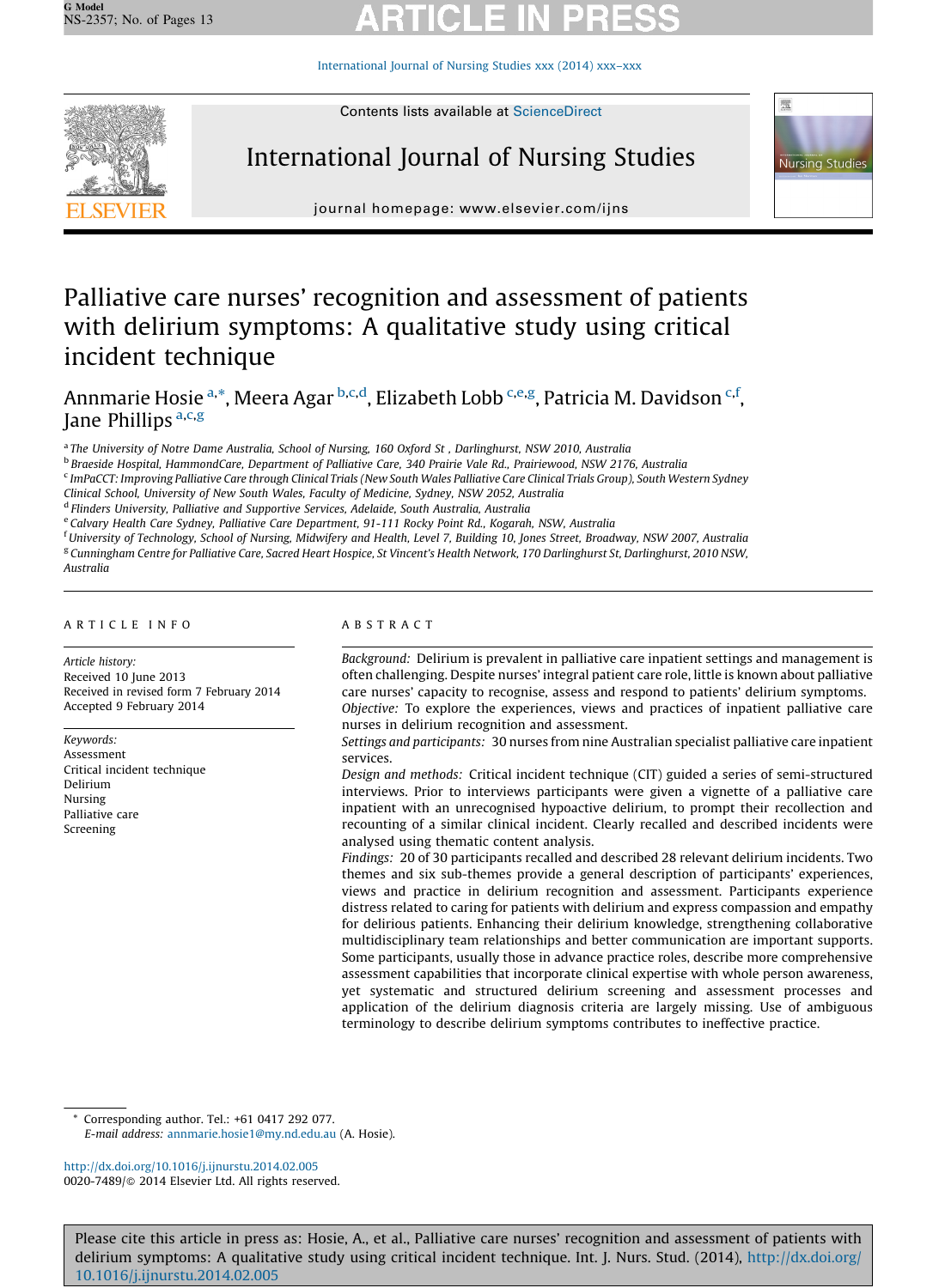Conclusions: The findings of this study expands our understanding of how palliative care nurses' capacity to recognise and assess patients' delirium symptoms in the inpatient setting could be strengthened.

- 2014 Elsevier Ltd. All rights reserved.

# What is already known about the topic?

- Delirium is a distressing, prevalent and potentially reversible neuropsychiatric syndrome in palliative care inpatient populations.
- Delirium, particularly the hypoactive subtype, is underrecognised by clinicians.
- Nurses' experience and practices in delirium are shaped by their workplaces and personal values and philosophies, with palliative care nurses' experiences and practices explored in only a small number of studies.

# What this paper adds

- Palliative care nurses may often recognise patients' delirium symptoms but there is variability in their capacity to comprehensively assess patients, situate the observed neurocognitive changes within a delirium framework and consistently apply accurate delirium terminology.
- Effective delirium practice is supported by fostering of inter-personal relationships and communication with patients, families and medical colleagues, while palliative care nurses' delirium learning often occurs after clinical uncertainty and challenging situations.
- Routine use of delirium risk, screening and assessment tools are missing from practice. Adoption of currently available tools may assist palliative care nurses' shape their thinking about this complex syndrome and enable them to respond to changes in their patient's clinical status in more timely and appropriate ways.

# 1. Background

Delirium is a complex neuropsychiatric syndrome that occurs frequently in palliative care inpatient populations, with delirium prevalence ranging from 13 to 42% on admission, 26 to 62% during admission, and 58 to 88% in the last weeks and hours of life ([Hosie](#page-12-0) et al., 2013). The syndrome manifests as acute and fluctuating changes to patients' awareness, cognition and/or perception [\(Amer](#page-12-0)ican Psychiatric [Association,](#page-12-0) 2000) causing distress for patients, both at the time of the delirium episode and later, when they recall their delirium experience ([Breitbart](#page-12-0) et al., 2002; [OMalley](#page-12-0) et al., 2008). Patients with delirium exhibit several psychomotor symptoms, broadly classified into three subtypes:(1) hyperactive delirium – increased motor activity, agitation and heightened states of arousal; (2) hypoactive delirium – decreased motor activity, delayed response and drowsiness; and (3) mixed delirium – fluctuation between hyperactive and hypoactive states (De Rooij et al., 2005; Gupta et al., 2008; [Meagher,](#page-12-0) 2009). In palliative care inpatient units, hypoactive delirium is most prevalent, associated with increased mortality and is significantly under-recognised by clinicians ([Fang](#page-12-0) et al., 2008; Lam et al., 2003; [Leonard](#page-12-0) et al., 2008; Spiller and [Keen,](#page-12-0) 2006). Despite its quieter presentation, patients experiencing this sub-type experience as much distress as those with hyperactive or mixed delirium ([Breitbart](#page-12-0) et al., [2002](#page-12-0)). Delirium also adversely impacts on patients' relationships, function and ability to make decisions [\(Breitbart](#page-12-0) et al., 2002; Spiller and Keen, 2006) and leads to increased distress, anxiety and decision making for family members [\(Brajtman,](#page-12-0) 2003; Buss et al., 2007; Morita et al., 2007; [Namba](#page-12-0) et al., 2007).

This serious, distressing syndrome has multiple potential causes – some iatrogenic (e.g. opioids, benzodiazepines, steroids and chemotherapeutic medications) ([Agar](#page-12-0) and [Lawlor,](#page-12-0) 2008) – and is potentially reversible [\(Lawlor](#page-12-0) et al., 2000; [Leonard](#page-12-0) et al., 2008), making early recognition of delirium symptoms and comprehensive assessment of the patient integral for targeted and optimal treatment and support ([Canadian](#page-12-0) Coalition for Seniors' Mental Health, 2010; Registered Nurses [Association](#page-12-0) of Ontario, 2003, [2004](#page-12-0)). Delirium treatments and support ought be multifaceted and individually tailored to: reverse the cause/s (e.g. administering antibiotics for infection or oxygen for hypoxia; withdrawing or ceasing medication precipitants); ensure adequate nutrition, hydration, elimination and comfort and that hearing and vision aids are used; provide reassurance and information to the patient and family; promote a peaceful, safe ward environment; encourage the presence of patient's family; and/or administer psychotropic medications for severe delirium-related distress and agitation [\(Canadian](#page-12-0) Coalition for Seniors' Mental Health, 2010; Clinical [Epidemiology](#page-12-0) and Health Service [Evaluation](#page-12-0) Unit, 2006; Palliative Care Expert [Group,](#page-12-0) 2010). If psychotropic medications are required, continued assessment of the patient's response and for presence of adverse effects, including delirium exacerbation, is essential ([Canadian](#page-12-0) Coalition for Seniors' Mental Health, 2010; Meagher et al., 2013; [Palliative](#page-12-0) Care Expert [Group,](#page-12-0) 2010).

#### 1.1. Nurses' delirium knowledge, practice and experiences

Nurses' intimate patient interactions over the 24 h period makes them ideally placed to recognise early delirium symptoms, assess the patient and apply appropriate treatment and supportive interventions. Yet nurses' capacity to effectively care for patients with delirium is limited by their: under-recognition of delirium [\(Rice](#page-13-0) et al., 2011; Steis and Fick, 2008; [Voyer](#page-13-0) et al., 2012), knowledge and practice gaps (Fick et al., 2007; Hare et al., [2008a,b\)](#page-12-0) and distress and strain of caring for a patient with delirium (Belanger and [Ducharme,](#page-12-0) 2011; Breitbart et al., 2002;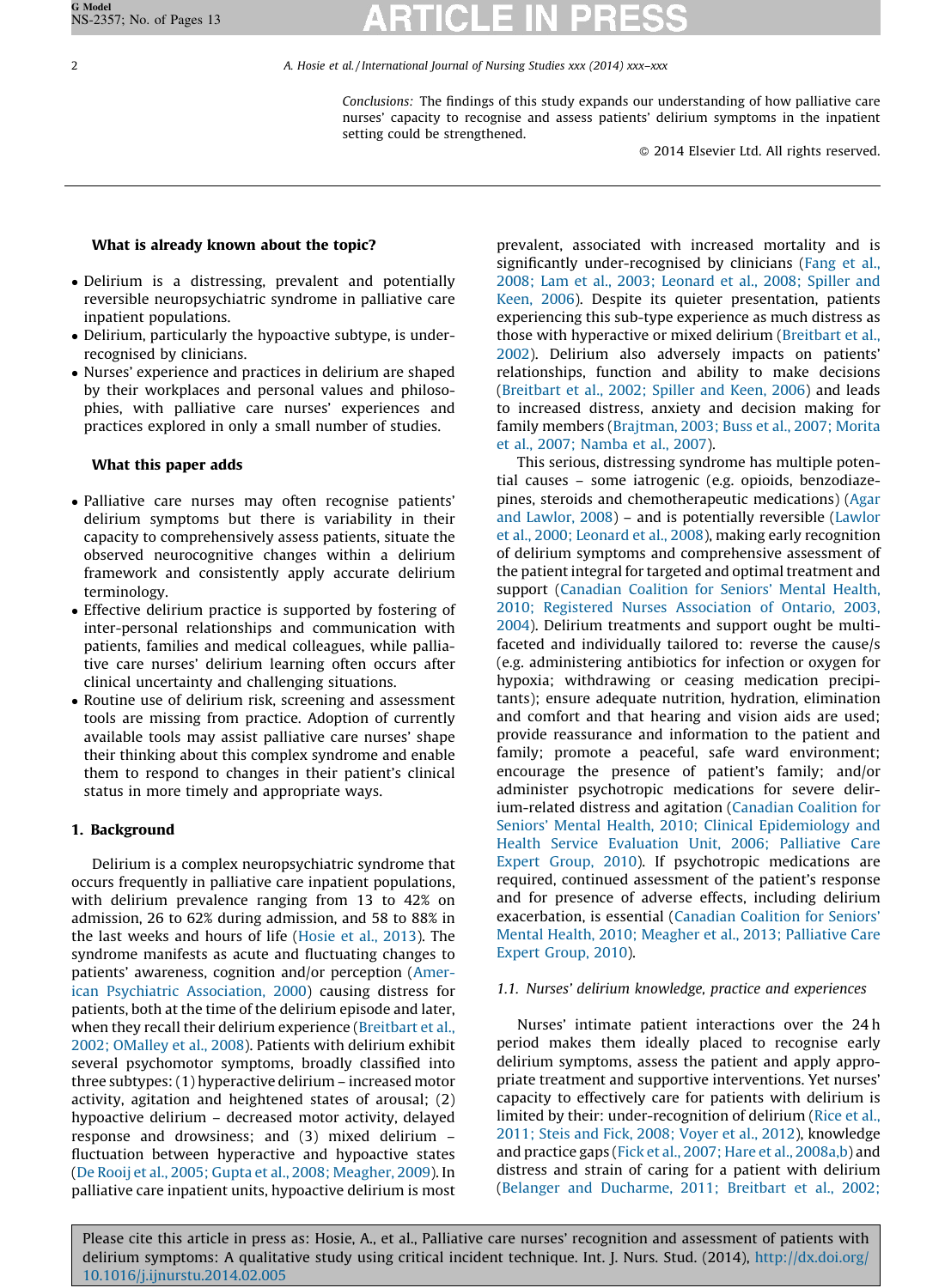[Leventhal](#page-12-0) et al., 2013). Workplace culture and settings (Agar et al., 2012; Belanger and [Ducharme,](#page-11-0) 2011) and nurses' personal values and philosophies (Mc [Carthy,](#page-13-0) [2003](#page-13-0)) also shape their delirium knowledge, views and practices. Nurses who consider ageing as natural and not synonymous with disease are more likely to recognise delirium symptoms as a deviation from normal and consequently assess for potential causes, as do nurses with better knowledge of the patient and/or great role autonomy (Mc [Carthy,](#page-13-0) 2003).

While two studies have explored palliative care nurses' perspectives of caring for patients with 'terminal delirium' ([Brajtman](#page-12-0) and Mc Pherson, 2006) or delirium management generally (Agar et al., [2012](#page-11-0)), our study has intentionally focused on palliative care nurses' experiences, views and practices of delirium 'recognition' and 'assessment', primarily because these practice elements are pivotal points around which subsequent appropriate clinical decision-making and effective palliative care are implemented (Nursing and [Midwifery](#page-13-0) Board of Australia, 2006; World Health [Organisation,](#page-13-0) 2002).

#### 1.2. Aim

To explore the experiences, views and practices of inpatient palliative care nurses in delirium recognition and assessment.

### 2. Design and methods

#### 2.1. Critical incident technique

Critical incident technique (CIT) guided semi-structured interviews and data analysis. CIT is a flexible set of principles applied to gather detailed information about how experts in a certain domain approach a procedure or significant situation and meanings they attach to this situation (Flanagan, 1954; Keatinge, 2002; [Kemppainen,](#page-12-0) [2000\)](#page-12-0). Defining features of CIT include: it focuses on determining facts, as opposed to generalisations, to find solutions to practical and real problems; uses either direct observation or obtains participants' clearly described memories of a specific incident; and these incidents, rather than participants, are the units of analysis ([Butter](#page-12-0)field et al., 2005; Flanagan, 1954; [Kemppainen,](#page-12-0) 2000). CIT identifies effective, ineffective and missing practices ([Schluter](#page-13-0) et al., 2008), is useful for reflecting on professional practice [\(Hettlage](#page-12-0) and Steinlin, 2006) and has the advantage of allowing for brief interviews ([Kemppainen,](#page-12-0) [2000\)](#page-12-0). CIT was considered to be a feasible and nonthreatening method to achieve this study's aim [\(Butterfield](#page-12-0) et al., [2005\)](#page-12-0), while also being a meaningful and powerful way to tap into clinical events that may have a lingering effect on nurses and their practice [\(Keatinge,](#page-12-0) 2002).

### 2.2. Development and use of a vignette

Vignettes are brief descriptions of clinical situations, used as an effective and economical means to explore or test clinician knowledge and/or decision-making ([Fick](#page-12-0) et al., 2007; Mc Crow et al., 2013; [Veloski](#page-12-0) et al., 2005). A

#### Box 1. Vignette

Mrs X is admitted to your palliative care unit on Monday. She is widowed, aged 81, lives alone and her diagnosis is advanced lung cancer. The reason for admission is for symptom management, as she has escalating pain. She has a son and daughter, but she is unaccompanied by any family or friends at admission. Medical and nursing admission processes are completed. Mrs X was independent with ADLs prior to admission. She shares a four-bed room with three other female patients.

Her opioid and adjuvant doses are increased after admission and by day 3 her pain appears to be improving.

Mrs X is a quiet, cooperative lady who displays no signs of agitation, but is noted to be a little vague in her verbal responses. She interacts only occasionally with the other patients in the room. She sleeps for intervals during the day, and is sometimes slow to rouse. Night staff report that she is awake for periods of time each night. When awake, she sits quietly and watches what is happening in the room.

Her son visits her each evening after he finishes work. On the evening of the 4th day of admission, he speaks to the nurse on duty and tells her that his mother has told him that she can see a dead man in the corner of the room, and that it has been there since she arrived on the ward. He also reports that his mother is not as clear in her speech and thinking as is usual for her. The nurse speaks to Mrs X about this. Mrs X says she has been wondering why no one has talked about this man and that she was too frightened to report what she was seeing, in case people thought she was 'crazy'. She reveals that she finds the sight of the dead man very disturbing, and is worried she is 'losing her marbles'. She also reports she is finding it harder to concentrate and remember simple things.

vignette of a palliative care inpatient with unrecognised hypoactive delirium was developed and provided to participants shortly before their interview (Text Box 1). The vignette aimed to focus participants' attention onto delayed recognition of the symptoms of hypoactive delirium (the least recognised but most prevalent subtype of delirium in palliative care settings) (Fang et al., [2008;](#page-12-0) Lam et al., 2003; [Spiller](#page-12-0) and Keen, 2006) and prompt their recall of a similar delirium incident from their clinical practice. It was anticipated that the vignette would be clinically relevant, familiar and accessible to all participants, regardless of their depth of delirium knowledge (Agar et al., [2012;](#page-11-0) Steis and Fick, 2008). After careful consideration, this approach was considered to be more appropriate than merely asking participants to recall and recount 'a patient experiencing delirium'.

Vignette development was informed by the literature (Leonard et al., 2009; [Meagher,](#page-12-0) 2009; Spiller and Keen, [2006](#page-12-0)). Validity, clarity and feasibility were undertaken by members of the research team [PD, MA, EL, JP], each of whom have clinical and research expertise in nursing, delirium and/or palliative care; and confirmed during pilot interviews with nurses  $(n=4)$  with different levels of experience, from two palliative care units.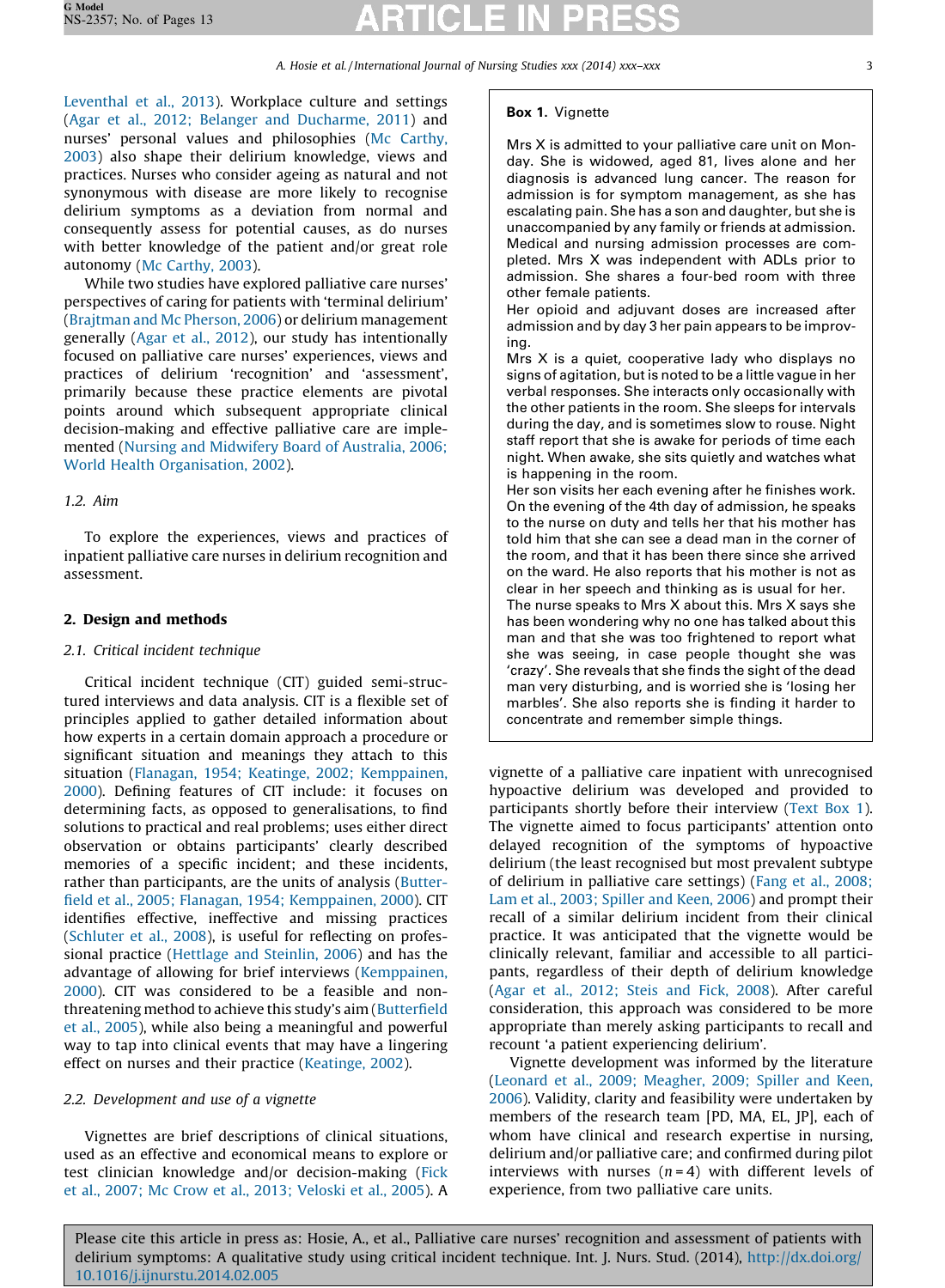# 2.3. Participants and settings

Registered or enrolled nurses (New South [Wales](#page-13-0) [Government,](#page-13-0) 2011) working in clinical roles in Australian specialist palliative care inpatient settings, with at least three months experience in this setting and at least 12 months clinical experience overall, were eligible to participate. In Australia, a 'specialist palliative care service' is defined as: ''a multi-disciplinary health care service whose substantive work is with patients who have a life limiting illness.'' (Palliative Care [Australia,](#page-13-0) 2005, p. 7).

# 2.4. Recruitment and informed consent process

Two discrete strategies were used to optimise recruitment and promote inclusion of a heterogeneous sample [\(Kemppainen,](#page-12-0) 2000), with invitations distributed via: (1) Specialist palliative care inpatient units; and (2) A nursing social media site [\(Hosie,](#page-12-0) 2013). Participants could choose to participate in a telephone or face-to-face interview [\(Sturges,](#page-13-0) 2004).

At participating units, nursing managers circulated the participant information and consent form to eligible nurses and notified them of interview times. Nurses who were interested in participating in a face-to-face interview met with the researcher [AH] at these times. Written consent was obtained after eligibility was confirmed, provision of information about the study and its voluntary nature, and questions answered. Nurses who expressed interest via the nursing social media site were emailed the participant information and consent form, and followed up within a week to ascertain their continued interest in participating [AH]. A scripted verbal consent was audiotaped prior to all telephone interviews, with participants forwarding their signed consent post interview.

# 2.5. Ethical approval

University and hospital ethical and governance approvals for this study were obtained prior to recruitment.

# 2.6. Data collection

Face-to-face interviews were conducted within a private room within each unit. The vignette was offered to participants between half to 1 h before interviews, with most electing to read this in the private room just prior to interview commencement. The procedure for telephone interviews varied slightly: the vignette was emailed to participants a couple of hours prior to scheduled interviews, with AH unaware of the exact time of receipt. During telephone interviews, AH was located in a private office and participants in their workplace office or home. Consistent with the CIT, the interview was intentionally designed to be of around 20 min ([Kemppainen,](#page-12-0) 2000). A question route (Text Box 2) was used for all interviews.

Interviews were audiotaped and conducted respectfully and supportively, so that participants felt safe to

# Box 2. Interview route

# Introduction to the interview

''Thank you for agreeing to participate. The interview may take about 20 min. It will be audiotaped and I may also take some notes during the interview. Is that OK with you?

During the interview I will ask you some questions about your experience in nursing a palliative care patient who has acute changes in their awareness, thinking and perception, with the focus on how nurses recognise and assess these changes. The interview is not meant to be a test, we are mainly looking for insights into what nurses think are the most important things to do when caring for patients with these changes. You might find you feel a bit nervous, or as you recall your experiences it is possible this may bring up some feelings for you. It is OK to not answer all of the questions, or to ask for a break if you need it. Have you had a chance to read the case study? Are you ready to start now?''

# Interview questions

- 1. Does this case study reflect a situation you have observed or experienced recently in your own clinical practice?
- 2. Can you tell me about one particular patient situation in detail?
- 3. How did you feel about the situation?
- 4. What did you do?
- 5. In looking back at that situation, is there anything you would do differently?
- 6. Thinking about the future, do you have any suggestions for what we as nurses could do to better recognise the changes and manage the situation?

# Conclusion of the interview

''Thank you for your time – I really appreciate your input. Do you have any further comments or questions? Remember, you can contact me by phone or email if you want to discuss the interview or study.''

disclose incidents that were potentially difficult to share, due to the clinical situation or sub-optimal outcomes [\(Schluter](#page-13-0) et al., 2008). Participants were reassured that the interview was voluntary and its aim was not to 'test' their knowledge or review their individual performance, but to seek their insights. Interviews proceeded even when participants could not immediately recall a relevant incident, as some participants recalled and recounted an incident during their interview. When incidents were not generating any new behaviours, views, themes or subthemes, indicating data saturation, a further five participants were recruited and interviewed to confirm data saturation (Flanagan, 1954; [Kemppainen,](#page-12-0) 2000; Liam[puttong](#page-12-0) and Ezzy, 2005).

# 2.7. Reflexivity

While not working as a colleague or manager of participants, the interviewer [AH] is an experienced palliative care nurse. This contextual knowledge required maintenance of objectivity, so open-ended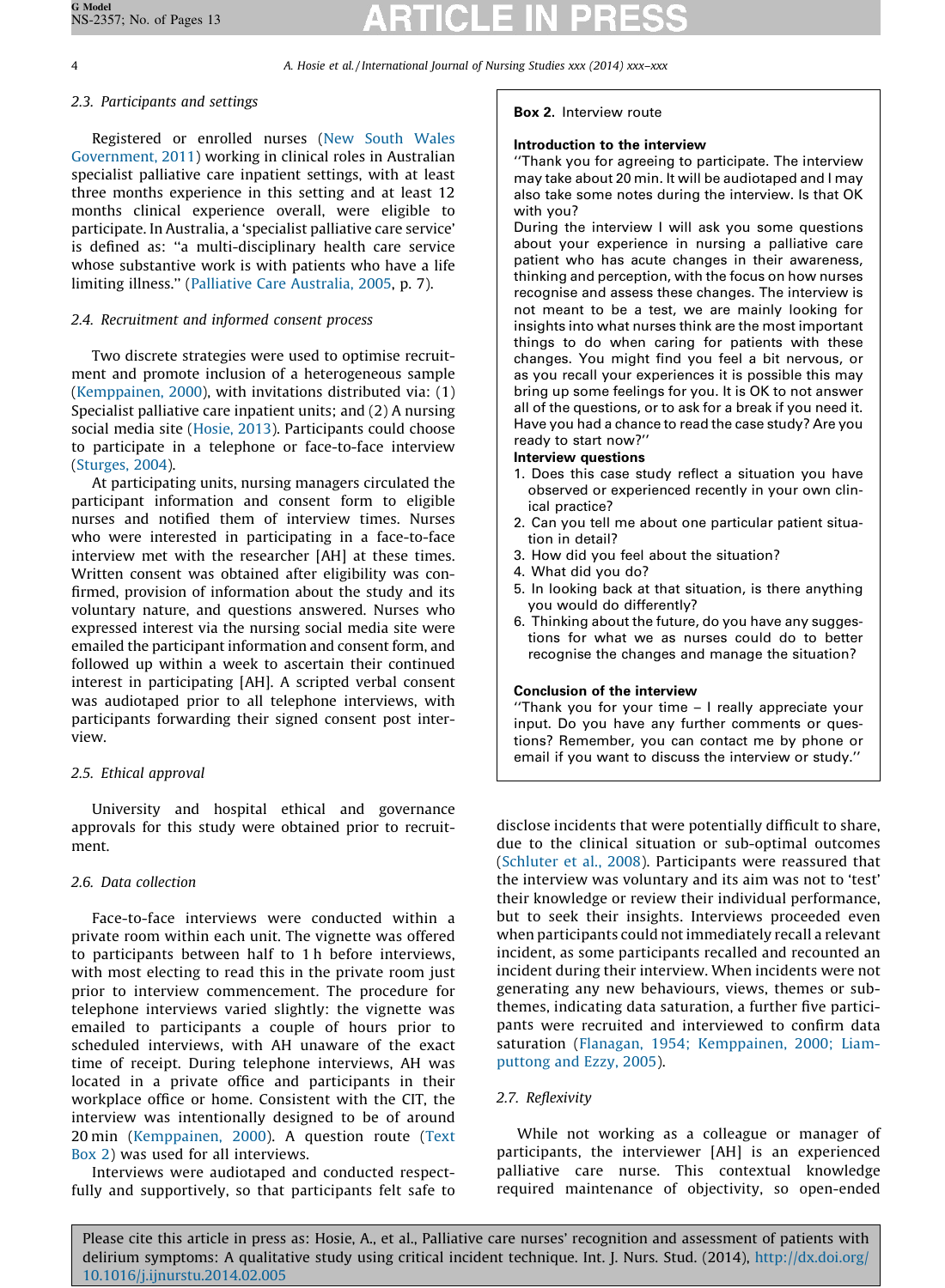and 'obvious' questions were asked during interviews and participants sometimes prompted to provide greater detail or explanation ([Flanagan,](#page-12-0) 1954; Schluter et al., [2008](#page-12-0)). For example: ''So when you say 'validation' what do you mean exactly by that?'' During interviews, participants expressed varying views and practices in delirium recognition and assessment, at times surprising and differing to those of AH, who was immersed in the delirium literature. This required AH to foster a heightened awareness of and appreciation for all participants' views and experiences, re-examine her own standpoint about nursing practice in delirium recognition and assessment, and investigate and reflect more deeply on what the nursing practice currently was, ought be and why nurses' views might differ [\(Jootun](#page-12-0) et al., [2009\)](#page-12-0). Reflections were recorded, meditated upon and discussed with doctoral supervisors and fellow researchers.

# 2.8. Analysis

All interviews were transcribed verbatim. Field notes were completed immediately after each interview, noting relevant information not captured on tape, summarising key points and recording initial observations and insights [\(Schluter](#page-13-0) et al., 2008). From the interview transcripts, all incidents (the units of analysis) were collated into an electronic spread-sheet. In accordance with CIT only incidents with: (i) an antecedent; (ii) a clear and full description of the incident; and (iii) an outcome, were included for data analysis [\(Flanagan,](#page-12-0) [1954\)](#page-12-0). Any recollections that were vague, generalised or lacking in detail – suggesting either inaccurate recall or insufficient knowledge of the event ([Flanagan,](#page-12-0) 1954) or not providing a clear outcome or information about effectiveness of actions ([Bradbury-Jones](#page-12-0) and Tranter, [2008](#page-12-0)) – were omitted.

CIT has a distinct framework for data analysis that is consistent with other qualitative methodologies [\(Butter](#page-12-0)field et al., [2005](#page-12-0)), with [Flanagan](#page-12-0) (1954) providing broad recommendations for stages of data analysis: (1) Determining a frame of reference; (2) Formulating categories inductively; and (3) Determining level of specificity (i.e. dozens of specific behaviours) or generality (i.e. a few representative behaviours) to report the data [\(Butterfield](#page-12-0) et al., 2005; [Flanagan,](#page-12-0) 1954). In our study, interview questions provided the frame of reference for initial recording of data (incidents) into an electronic spreadsheet [AH]. Data analysis was an inductive process, using thematic content analysis ([Bradbury-Jones](#page-12-0) and Tranter, 2008; Glaser and Strauss, 1968; [Schluter](#page-12-0) et al., 2011) and began during data collection. Transcripts, field notes and spread-sheets were read and re-read, promoting immersion in the data and close examination of individual incidents. Incidents and behaviours were then compared and contrasted: for example, what was occurring in incidents where there was more timely delirium recognition, assessment and intervention, compared to incidents where there was not? Theme and sub-theme development began [AH, JP]. Preliminary categories, themes and sub-themes were discussed with the researcher team [AH,

| Table |  |
|-------|--|
|-------|--|

Characteristics of the sample  $(n = 30)$ .

| Characteristic                                     | Number         |
|----------------------------------------------------|----------------|
| Gender                                             |                |
| Female                                             | 29             |
| Male                                               | 1              |
| Age                                                |                |
| $21 - 30$                                          | 3              |
| $31 - 40$                                          | 11             |
| $41 - 50$                                          | 9              |
| $51 - 60$                                          | 6              |
| $61 - 70$                                          | 1              |
| Position title                                     |                |
| Registered Nurse                                   | 16             |
| Clinical Nurse Specialist                          | 6              |
| <b>Enrolled Nurse</b>                              | 2              |
| Clinical Nurse Consultant                          | $\overline{2}$ |
| Nursing Unit Manager                               | $\overline{2}$ |
| Clinical Nurse Educator                            | 1              |
| Nurse Practitioner Candidate                       | 1              |
| Highest qualification                              |                |
| Certificate                                        | 5              |
| Diploma                                            | $\overline{4}$ |
| Bachelor                                           | 9              |
| Post graduate certificate                          | 9              |
| Post graduate diploma                              | 7              |
| Type of palliative care inpatient service          |                |
| Direct care, mixed unit                            | 17             |
| Direct care, palliative care patients only         | 10             |
| Consultative                                       | 3              |
| Geographical location of workplace <sup>a</sup>    |                |
| Major city                                         | 28             |
| Inner regional                                     | 1              |
| Outer regional                                     | 1              |
| Remote                                             | 1              |
| Years of nursing experience                        | $\overline{2}$ |
| $1-3$ years                                        | 5              |
| 3-5 years                                          | 2              |
| $6-10$ years                                       | 6              |
| $11-15$ years                                      | 5              |
| $16-20$ years                                      | 10             |
| $>21$ years<br>Years of palliative care experience |                |
| $<$ 1 year                                         | $\mathbf{1}$   |
| $1-3$ years                                        | 5              |
| 3-5 years                                          | 4              |
| $6-10$ years                                       | 9              |
| $11-15$ years                                      | 8              |
| $16-20$ years                                      | 1              |
| $>21$ years                                        | $\overline{2}$ |
|                                                    |                |

<sup>a</sup> Totals more than 30 because one participant worked in more than one geographical area.

JP, MA, LL, PD]; this analysis helped to refine the key themes and sub-themes to more accurately reflect the data. Congruent with the exploratory aim, these themes and sub-themes represent a more general, rather than specific, description of incidents and participants' perspectives.

### 3. Findings

There were 30 participants from nine specialist palliative care inpatient services in three Australian states (Table 1). Most were female ( $n = 29$ ), worked in a major city location ( $n = 28$ ) and had over five years palliative care nursing experience ( $n = 20$ ). Twelve participants worked in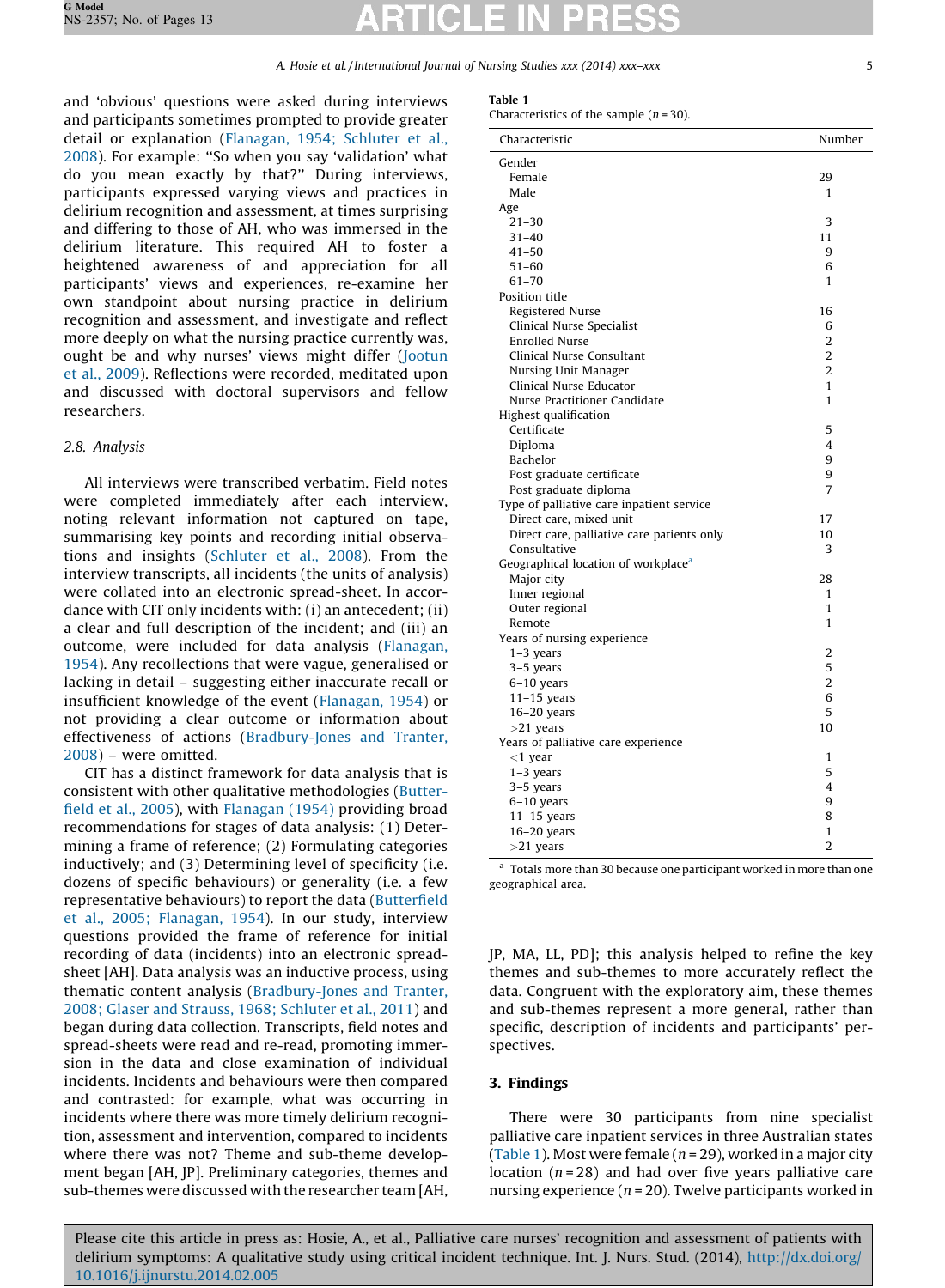an advanced practice role, such as Clinical Nurse: Educator, Specialist, Consultant or Transitional Nurse Practitioner; and were more likely to have a relevant post-graduate qualification ( $n = 8$ ) and longer length of palliative care experience. Twenty-five face-to-face and five telephone semi-structured interviews were conducted in late 2012 – early 2013. Duration of interviews averaged 21 min (range 7–62 min), with variation of duration reflecting whether or not participants could recall and recount a relevant incident. Although 27 participants stated the vignette was familiar to them, only 20 provided a detailed description of one or two incidents involving recognition and assessment of acute changes to awareness, cognition and perception, generating 28 clearly described incidents that were included for analysis. All interviews took place during office hours, yet participants described incidents that occurred over the 24-h period.

Thematic content analysis revealed the following two themes and six sub-themes:

- (1) The delirium experience:
	- (i) Patients' delirium: causes, presentations and outcomes
	- (ii) Concern for the patient and self
- (2) Nursing knowledge and practice in delirium recognition and assessment:
	- (i) Challenges framing and naming observed changes
	- (ii) Varying comprehensiveness of assessment
	- (iii) Inter-personal relationships and communication are valued
	- (iv) Uncertainty and challenges promote desire for learning.

These themes and sub-themes are outlined in further detail below.

## 3.1. The delirium experience

3.1.1. Patients' delirium: causes, presentations and outcomes The incidents described included a broad range of symptoms and scenarios that were congruent with delirium phenomenology,([Meagher](#page-13-0) et al., 2007), causation [\(Gaudreau](#page-12-0) et al., 2005, 2007; Lawlor et al., 2000) and reversibility in palliative care settings ([Lawlor](#page-12-0) et al., 2000; [Leonard](#page-12-0) et al., 2008). Participants attributed patient's delirium symptoms to a range of causes – often potentially modifiable  $(n = 12)$ , such as: infection, hypoxia and medications (opiates, steroids, and an anti-psychotic). Complete resolution of delirium occurred in almost half  $(n = 12)$  the incidents, while in three incidents the patients' symptoms persisted. Most participants labelled symptoms as 'delirium' ( $n = 14$ ), while few ( $n = 2$ ) identified the subtype.

All incidents involved acute changes to patients' awareness, cognition and/or perception. Participants' noted that delirium symptoms were sometimes mild and fleeting or on occasion developed quickly with escalating severity:

''He was alert and orientated on admission, but . . .yesterday evening, he was starting to become a bit more unsettled and agitated. And then overnight he was quite paranoid and afraid that people were trying to keep him against his will. This morning. . . he is feeling that we're out to kill him and we're researching on him. . . and he's starting to use offensive language which is not in his normal personality." (P7)

Emotional manifestations of delirium, such as anger, agitation or fear were also described:

''He was screaming at the top of his lungs. . . he was holding the buzzer, and he was saying that "That's a bomb" and he's angry with the nurses..." (P17)

Symptoms were sometimes initially attributed to patient's characteristics such as personality, but in retrospect recognised as having a physical cause which "... all made a lot of sense afterwards.'' (P16), and:

''Thinking back. . .he started with . . . rambling conversation and not being able to focus, and the vagueness, and other signs that we were just attributing to the medications or he's just a bit strange . . . Ithink we made excuses for a lot of the little behaviours earlier on.'' (P27)

## 3.1.2. Concern for the patient and self

Overwhelmingly participants expressed feelings of compassion, sadness, empathy or concern for patients experiencing delirium symptoms:

''It's distressing to see a patient be fearful of you. . . they're terminally ill, they might be in pain, and then you add this to their situation where they're lying in bed terrified, frightened and don't want you to come near them. . .I don't mind how it affects me but it upsets me to see how distressed they are.'' (P7)

Patients' distress recalling their delirium experience and their subsequent concerns about their behaviour or mental health meant that participants' concern for their patients and provision of support continued even when the delirium episode had resolved:

''She knew that she wasn't like quite right: . . .''I thought I was going crazy"... "I know you did but you were perfectly safe, you know?" . . "I know you kept telling me. . . but I still felt a bit mad''. (P26)

Participants described feeling an onerous responsibility and isolation ''. . .it's my duty of care if something happens to her, you know?'' (P30), particularly on evening or night duty:

''I was only two years qualified at that stage and I was in charge of the ward that evening as well, and you don't have anyone to consult with  $\ldots$ " (P3)

The incidents provoked feelings of helplessness, fear, frustration, and feeling out of their depth when managing the fluctuating changes associated with delirium

''You are wondering is it by talking to the patients, sitting with them and asking them what they are seeing and stuff like that, is that going to help? . . . Sometimes you feel a bit isolated. . . a bit helpless. . . like: ''Oh God, what am I going to do here?" (P3)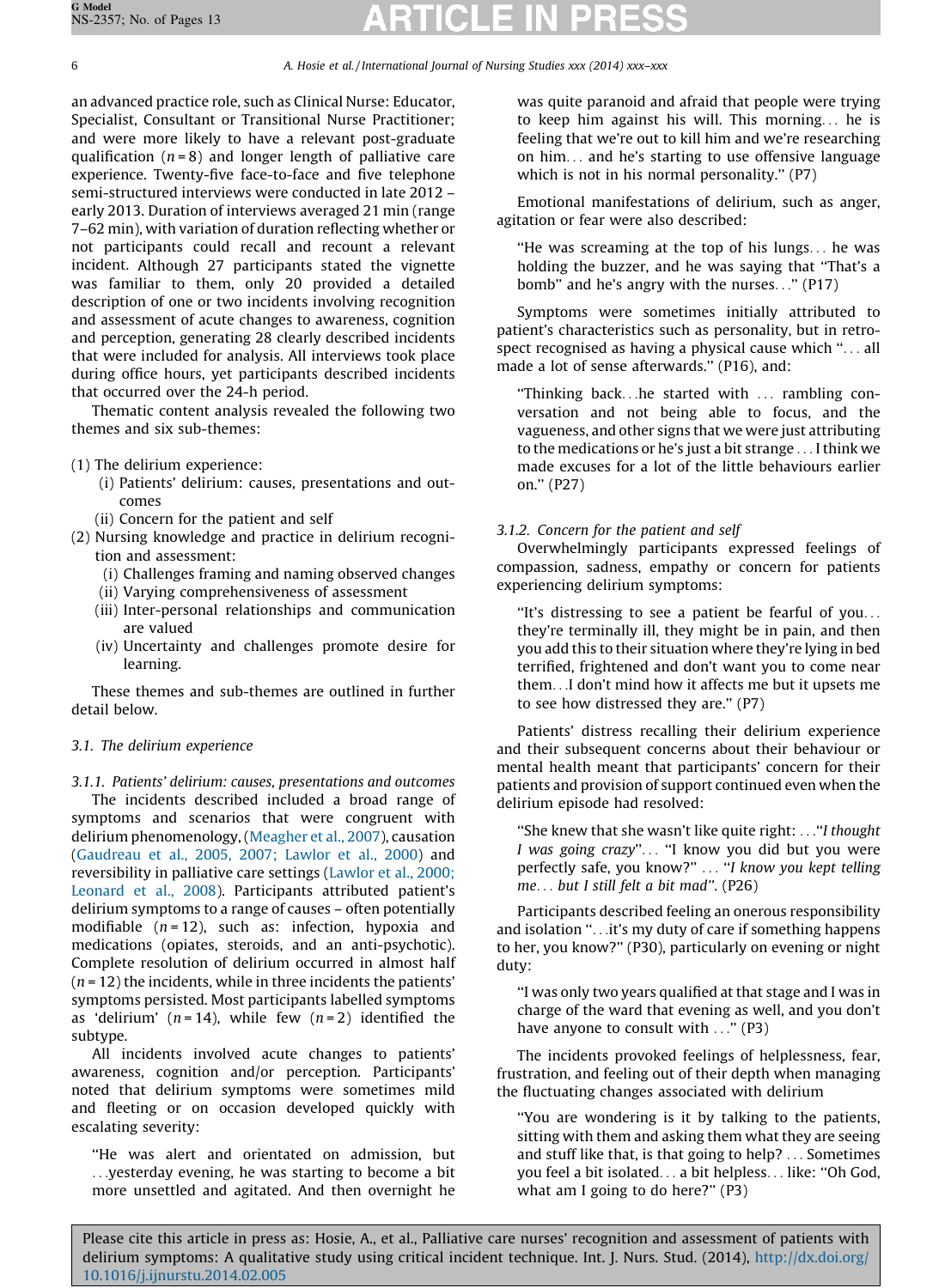3.2. Nursing knowledge and practice in delirium recognition and assessment

3.2.1. Challenges framing and naming observed changes

Participants had difficulties framing the neurocognitive changes they had observed and linking them to a potential delirium diagnosis:

''Something about this patient, it's very unusual for her...we didn't know what's wrong with her..." (P30)

Symptoms were not explicitly integrated into a diagnostic or delirium framework:

''We were talking about. . . somebody who came across as a bit confused and a little bit vague, but the consensus with the team was that that was all personality rather than medication induced. I thought that was interesting, I'm like: ''How do you figure out that?'' (P9)

Participants often expressed feelings of surprise, puzzlement and frustration when describing the period before confirmation of a delirium diagnosis:

''The whole situation you were just feeling ''Oh my gosh, what is it with him? How can we help him, why is he feeling like this? Is this part of his personality? . . . He came in quiet and calm but is he showing his real self now?'' . . .Trying to work out what it was. . . you were a bit frustrated not being able to solve the problem there and then.'' (P12)

Some incidents involved patients seeing deceased family members or heavenly visions; participants were uncertain whether this was delirium or a spiritual or paranormal event:

''I had one patient that thought that they could see the gates, St Peter and the gates of Heaven. It was beautiful, she was in a great place, she was so happy and she said: ''Can you see it?''. . .But is that delirium or is that a near death experience? Sometimes you don't know.'' (P16)

When it was perceived that there was a non-physical cause for observed symptoms and/or alternative terminology such as terminal restlessness or agitation was adopted, this impeded understanding of delirium:

''What I've learnt is that we just don't pick it up. And that we often put everything into one bundle and we call it terminal agitation. . . I really believe that we really don't understand delirium at all.'' (P9)

''It's hard to distinguish like delirium and then end-oflife terminal agitation... I don't know how to explain that one.'' (P30)

# 3.2.2. Varying comprehensiveness of assessment

Comprehensiveness of patient assessment varied widely, from largely absent to broader assessments that were sensitive, holistic, inclusive of the patient, family and other team members and applied knowledge of potential causes of delirium symptoms (Nursing and [Midwifery](#page-13-0) Board of [Australia,](#page-13-0) 2006). When participants perceived

that there was a spiritual or paranormal reasons for patients' report of hallucinations or illusions – such as a certain room on the ward being haunted – or when they attributed patients' perceptual disturbances to 'logical' misinterpretation of shapes or movement of objects in the room, they were less likely to undertake further assessment of the observed symptoms:

''She is seeing somebody in her room, but there is nobody there. First I thought she was confused and then I thought . . . she was watching my reflection from the window... I didn't ask her detail because she (was) dozing off, so I thought "Oh...a dream, half dream"... but I didn't really pay attention or like telling doctor straight away'' (P6)

Participants noted that nurses who labelled patients' presentations as 'terminal restlessness' were also less likely to undertake further assessment and needed prompting to do so:

''My (nursing colleague) was using the terminology (terminal restlessness). . . And I said, ''Have we done a PR? Have we done a bladder scan? Have we checked the urine? ... He's a culturally and linguistically diverse gentleman and maybe he's unable to communicate effectively''. . . The nursing staff got back to me – even though he'd been urinating he had a bladder of 1000 mls. So they've put a catheter in." (P11)

In some incidents, a basic physiological assessment of the patient was undertaken before informing the doctor of the observed changes:

''The patient is confused and we did all the observations. . . temperature, and then blood pressure, and then respirations, oxygen saturations. . . initially I thought she was toxic to the opioids, so I checked the pupils...but she seems okay, she's not opioid toxic. . .(then) I told the doctor.'' (P30)

Participants working in advanced practice roles tended to describe more comprehensive assessment that included family member insights, the patient's phase of illness, goals of care, temporal pattern of symptoms and potential medication causes:

''Well . . .I think it all comes down to a really good and thorough assessment, . . . knowing that person's story. . . non-medical and medical, speaking to the family. . . what was normal for her last week, what have we done since last week, where are we at with our disease process... all of those different things, how are we treating, what are we treating.'' (P26)

Although a small number of participants referred to cognition and delirium assessment tools such as the Minimental State Examination (MMSE) ([Folstein](#page-12-0) et al., 1975) and the Confusion Assessment Method (CAM) [\(Inouye](#page-12-0) et al., [1990;](#page-12-0) Ryan et al., 2009), none described their application in their recalled incidents. Two participants stated their hospital's delirium policy gave them guidance on searching for potential physical causes of delirium or delirium symptoms (e.g. laboratory results, physiological measures, urinary retention). Otherwise, participants did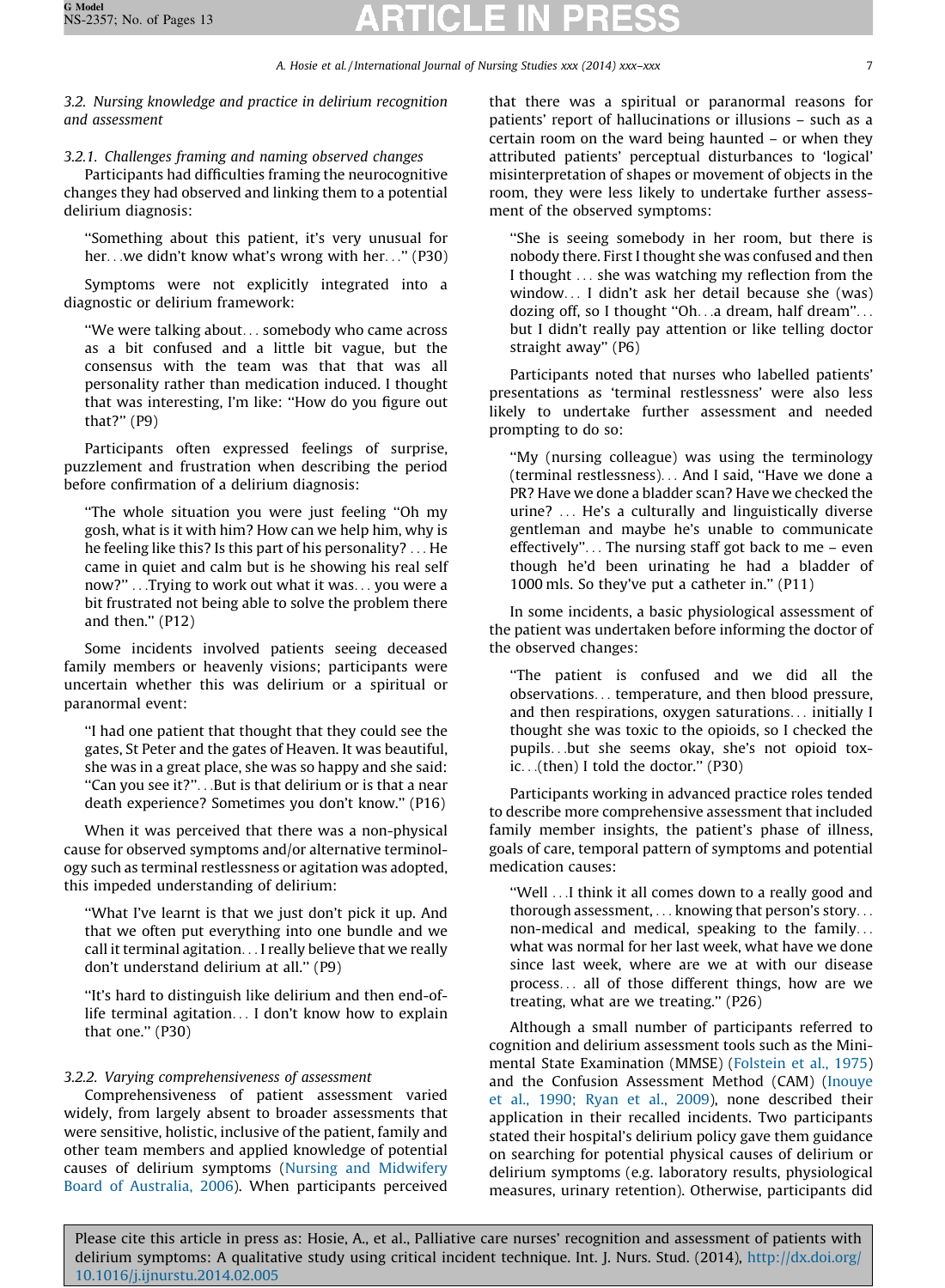not describe using systematic and structured delirium assessment processes.

## 3.2.3. Inter-personal relationships and communication are valued

The most often described and perceived effective strategies for delirium recognition and assessment was development and fostering of relationships and communication between nurses, patients, family members and doctors. Team communication included reporting the symptoms to the doctor and/or the team leader, documenting what was happening for the patient and discussing possible causes and interventions. Participants reported that collaborative communication with doctors supported timely assessment of delirium causation:

''We sat down and we talked about the behaviours that had been happening over the last few days. . . Dr (Name) was saying, ''Do you think it might be delirium. . .maybe we shouldn't be throwing more medication at this man. We have to find out what's going on," and it was the next day they start doing scans.'' (P27)

Rapport and shared values between nurses and doctors were considered important:

''I then waited until the consultant came in. . . and spoke to him directly... He actually listened to me.... she ended up on IV antis (antibiotics) and reduction in her opioids and she returned to normal and she went home.'' (P11)

Prior knowledge of the person, through an existing nurse–patient relationship or actively seeking to know the person was described as a factor in recognising delirium symptoms:

''He'd come into hospital and suddenly developed a lot of agitation and restlessness, which was abnormal for him, and confusion. I had met this man before outside hospital and he was of sound mind.'' (P10)

Not knowing the patient meant participants often struggled to make sense of symptoms, such as for this newly admitted patient who spoke little English:

''She would lie in her bed really quietly. . .tucked right under the covers and her eyes were just really wide open, but we couldn't verbally. . . work out what was wrong with her, but she always had this frightened look on her face and when her family came to visit . . .they told us that . . . she felt really scared because she was seeing someone in the room with her.'' (P16)

Proactive communication with families elicited further information: ''I rang her daughter and spoke to her..." (P23). Effective communication further required a preparedness to have sensitive and profound conversations with patients about their delirium experience:

''Eventually came out that she was scared about her own death because to her (his) . . . presence meant that her time was coming closer, she was apprehensive. . . so she would ask questions like, ''How is that going to happen? Am I going to be in pain? Will I be here? Will I be at home? Who will find me?'' (P26)

3.2.4. Uncertainty and challenges promote desire for learning

Participants identified that gaps in their delirium knowledge had contributed to their uncertainty, puzzlement and delays in appropriate interventions. Delirium had been largely absent from palliative care education undertaken:

''I've done the ABC of palliative care and . . .advanced symptom management and I don't recall delirium ever coming along as being one of those things that we would look at if a patient was confused or agitated. It has never been brought up..." (P27)

For some participants, experience of uncertain and difficult delirium incidents had created 'tensions', prompting reflection and subsequent steps to improve their own delirium knowledge and to educate others. The following quote outlines how caring for a man experiencing severe delirium symptoms for several days (eventually determined to be precipitated by steroid medication) had impacted upon this participant's experiential learning and desire to teach other nurses:

''I'll always remember that now with this case. That was a good learning. . .We got the doctor to give us an inservice (after) that, to help us understand more . . . as a CNS (Clinical Nurse Specialist) I'm probably going to . . . look into it more and give education to other nursing staff. . . so they can be aware of that and in the future if they come across it, they'll know how to deal with it.'' (P12)

However, the delirium education participants had sought had not always met their own learning needs:

''I went to the delirium study day. . .. it was really good but I found it was very medical based, I think we need more our level.'' (P03)

This participant believed debriefing at the unit level might promote better integration of delirium evidence into nurses' knowledge and practice:

''We all know about evidence based practice, but how do we integrate that into the ward?. . . I think we need more opportunities to debrief and break things down. . . like: Where was that? Where did we miss it? What was the first trigger? You know, more opportunities to really educate ourselves.'' (P09)

# 4. Discussion

# 4.1. Knowledge

These palliative care nurses had rich experiences of caring for patients with delirium symptoms; but despite this experience, there were varying delirium recognition and assessing capabilities. The findings from our study support Steis and Fick's belief that nurses' delirium 'knowledge', 'recognition' and 'assessment' are distinct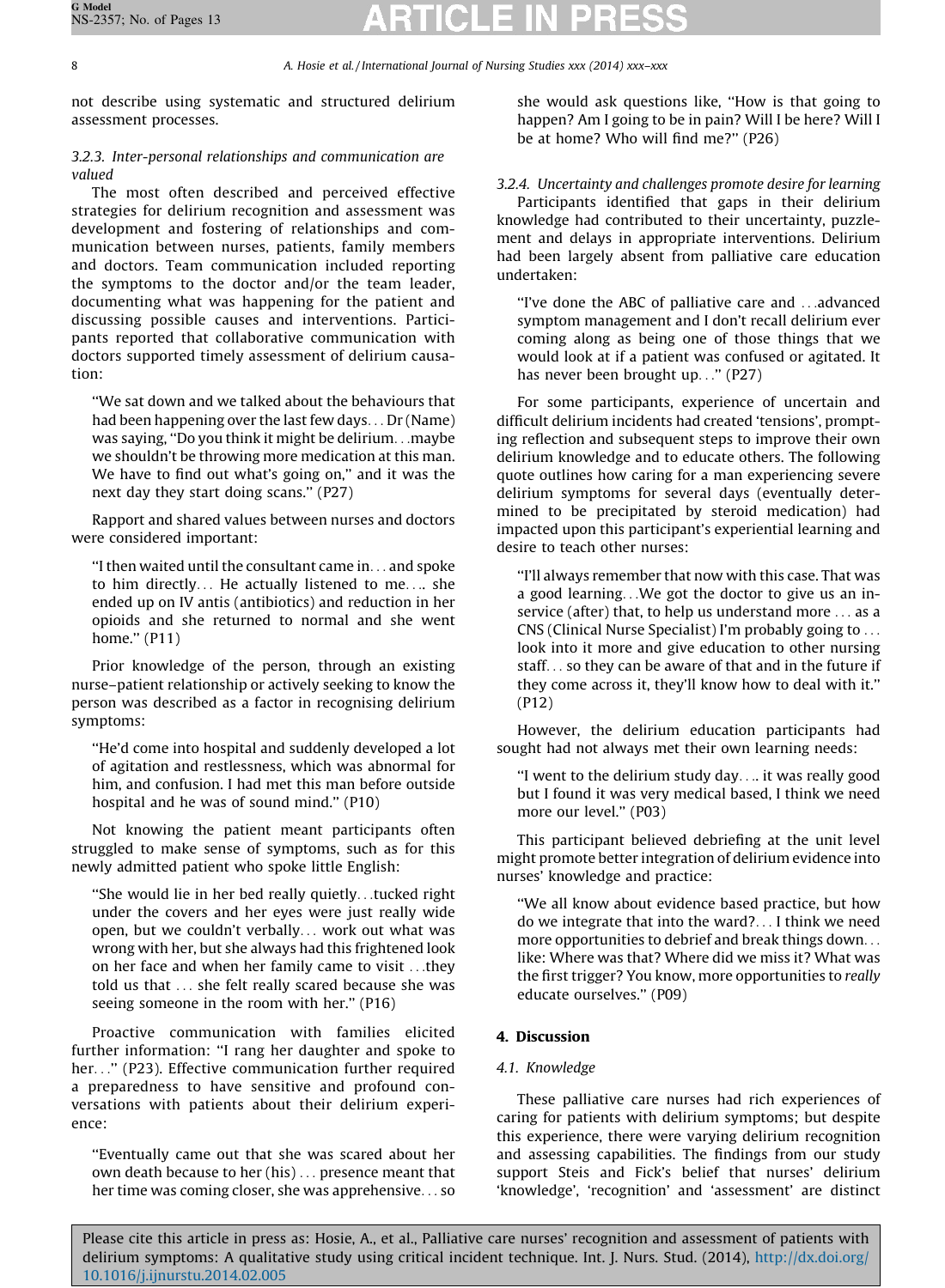but inter-related concepts, and that nurse under-recognition of delirium as a syndrome – as opposed to delirium symptoms per se – is due to nurses' limited delirium diagnostic criteria knowledge (Steis and Fick, [2008\)](#page-13-0). In our study, diagnostic criteria for delirium were not referred to during any of the incidents, with this absence contributing to nurses' puzzlement, worry and frustration continuing for a period of time (sometimes days) when they were not able to quickly make sense of what was happening for the patient, resolving only when it was determined – usually by the doctor – that delirium was the cause of the acute changes. Limited delirium knowledge and ability to apply the delirium diagnostic criteria to 'frame' delirium symptoms was similarly identified in another study exploring Australian palliative care, aged care, aged care psychiatry and oncology nurses' practice ([Agar](#page-11-0) et al., [2012](#page-11-0)).

Although establishing any diagnosis is primarily a medical responsibility, nurses are required to develop understanding and expertise in recognising early signs and symptoms of prevalent syndromes and conditions and then proceed to comprehensive patient assessment, to effectively manage patients' care and communicate their findings to other members of the interdisciplinary team (Nursing and [Midwifery](#page-13-0) Board of Australia, 2006; Registered Nurses [Association](#page-13-0) of Ontario, 2003, 2004). Delirium is so intrinsically linked to illness or frailty, where the need for nursing care is greatest, so nurses ought have a major assessment role. Yet the syndrome's diagnostic criteria is predominantly held within the realms of psychiatry (American Psychiatric [Association,](#page-12-0) 2000, 2013) and medicine, meaning that nurses are literally 'two steps removed' from this principal knowledge source and have unintentionally been excluded from developing a shared understanding of delirium, delirium recognition capabilities and contributing to the diagnostic process. This may in part explain why within the discipline there is suboptimal knowledge of delirium or understanding of the key nurse role in proactively recognising, assessing and managing this debilitating syndrome. To ensure all patients have access to exemplary care, all nurses must have equitable and timely access to evolving delirium knowledge and diagnostic criteria – such as recently revised and amended (American Psychiatric [Association,](#page-12-0) [2013](#page-12-0)) – with translation and integration of this diagnostic criteria into everyday palliative care clinical practice and systems a critical first step towards developing nurses' delirium recognition and assessment capabilities ([Regis](#page-13-0)tered Nurses [Association](#page-13-0) of Ontario, 2004).

Reflective of gaps in nurses' delirium knowledge, failure to use correct delirium terminology has also been described as an ''absence'' within nursing delirium discourses [\(Kjorven](#page-12-0) et al., 2011, p. 332). Similarly, our study found that applying ambiguous terms such as 'terminal restlessness/agitation', commonly used in palliative care, also made it difficult for nurses to conceptualise delirium, link their observations of patients' symptoms to a delirium framework and often led to inaccurate presumptions of dying, further limiting further assessment and intervention. There is an urgent need for the palliative care community to cease using this imprecise terminology, because of conceptual confusion, imprecision, potential to miss delirium and subsequently for missed opportunities to reverse the syndrome and inappropriate use of other interventions ([Heyse-Moore,](#page-12-0) 2003; Hjermstad et al., 2004; [Milisen](#page-12-0) et al., 2005).

Our study revealed that the challenging, emotional experiences of caring for delirious patients was the catalyst for some nurses to seek delirium knowledge and/or to teach others in order to better understand and manage future patients' delirium. However, nurses also identified deficits in availability and access to delirium education relevant to their palliative care practice. Nurses across care settings similarly report knowledge and education deficits [\(Brajtman](#page-12-0) and Mc Pherson, 2006; Dahlke and Phinney, 2008; Flagg et al., 2010; [Kjorven](#page-12-0) et al., 2011, p. 332), and highlights their need for more learning opportunities that are: linked to real patient scenarios, relevant to nursing and interdisciplinary palliative care practice, delivered at the unit or local level and evidence-based in content and delivery methods [\(Brajtman](#page-12-0) et al., 2008; Phillips et al., [2013](#page-12-0)). However, isolated education interventions to develop nurses' delirium knowledge are unlikely to be sufficient to optimise everyday nursing practice without additional systematic implementation of structured delirium recognition and assessment processes into local care settings (Balas et al., 2012; Registered Nurses [Association](#page-12-0) of [Ontario,](#page-12-0) 2003, 2004).

### 4.2. Recognition

'Recognition' is perception of sameness to something previously known (Macquarie Dictionary, 2006). In our study, many participants gave clear and nuanced descriptions of multiple delirium symptoms, causes and outcomes, revealing they recognised acute neurocognitive changes had occurred for recalled patients, as well as their sequent impact; yet not all promptly recognised observed symptoms as delirium. Despite use of a hypoactive delirium vignette (albeit with perceptual disturbance), many incidents involved patients experiencing rapid change and overt behaviours or distress. As such, they may be considered a more 'critical incident' and recognised and remembered by nurses [\(Breitbart](#page-12-0) et al., 2002). Alternatively, including hallucinations in the vignette may have prompted recall of a range of delirium scenarios, as perceptual disturbances occur more commonly in mixed delirium [\(Meagher](#page-13-0) et al., 2011). Regardless, the incidents were fundamentally representative of the spectrum of delirium presentations that occur in inpatient palliative care settings [\(Meagher](#page-13-0) et al., 2007) and described included more key domains, particularly acute onset, than previously described by palliative care nurses (Agar et al., [2012](#page-11-0)). These richer details may be due to inclusion of the vignette; and applying the CIT, which gave participants an opportunity to give a detailed recounting of a relevant patient incident.

Although participants believed that knowing the patient well and communicating with them and their family supported recognition of delirium symptoms, nurses' bedside interactions with patients will not always lead to them detecting delirium ([Mistarz](#page-13-0) et al., 2011).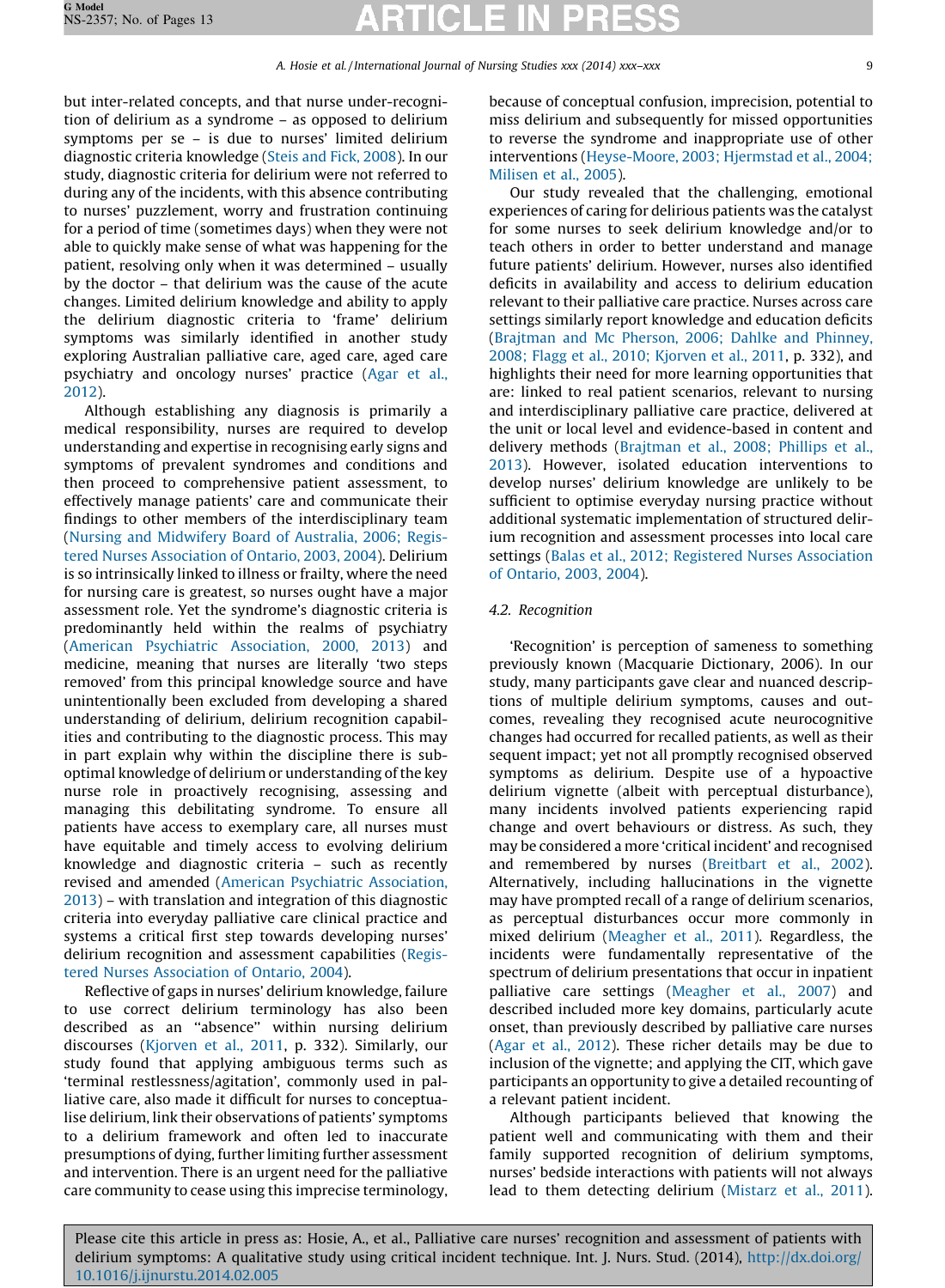Aside from the challenge of recognising hypoactive delirium, not all patients with this syndrome will be known to nurses, able to communicate verbally or have family available, highlighting limitations of using unstructured delirium recognition approaches and sole reliance on patients' and family verbal capacity. Nurses are also less likely to document patients' delirium symptoms precisely if they do not use a structured screening process [\(Hare](#page-12-0) et al., [2008a;](#page-12-0) Steis and Fick, 2012).

In our study no nurse reported using a delirium screening tool, despite recommendations for use in high risk inpatient populations [\(Canadian](#page-12-0) Coalition for Seniors' Mental Health, 2010; National Clinical [Guideline](#page-12-0) Centre for Acute and Chronic [Conditions,](#page-12-0) 2010; Registered Nurses [Association](#page-12-0) of Ontario, 2003), their availability in some workplaces, and routine daily symptom screening being a requirement in most Australian palliative care inpatient settings (Aoun et al., 2011; [Eagar,](#page-12-0) 2010). This unstructured approach to delirium recognition and screening not only contributes to palliative care nurses' uncertainty, worry and puzzlement about observed symptoms but also delays the commencement of appropriate intervention for patients to reverse the delirium and/or reduce its negative impact. It is evident that there is great scope to increase early recognition of delirium through routine screening by nurses, to ensure delirium is immediately considered as a possibility when acute symptoms first occur and promote ongoing assessment and timely communication of observed changes to team members.

#### 4.3. Assessment

Nursing assessment is an evidence-based, comprehensive, systematic and structured process that applies knowledge, incorporates patient data from a variety of sources, considers the patient holistically, is conducted sensitively and supportively and confirms findings with the patient and health care team (Nursing and [Midwifery](#page-13-0) Board of [Australia,](#page-13-0) 2006). Applying this definition, it is clear that delirium assessment practice varied considerably, with several examples provided of inadequate or absent assessment. Comprehensive assessment of the patient with delirium symptoms ought include investigation of physiological status, effects of medications, contributing environmental factors and support and information needs of the patient and their family (Registered Nurses [Association](#page-13-0) of Ontario, 2004). Attribution of spiritual or paranormal causes for perceptual disturbances; and/or conceptualisation of delirium symptoms as terminal restlessness/agitation each contributed to nurses failing to conduct this necessary level of patient assessment, underscoring the importance of developing nurses' knowledge of delirium diagnostic criteria, prevalence and negative impact on patients, so that delirium assessment and timely intervention is viewed as a palliative care nursing priority. It is not surprising that advance practice nurses, compared to bedside nurses, more often described elements of comprehensive assessment, as this likely reflects their more autonomous roles, longer duration of experience and attainment of postgraduate qualifications. However, in our study no nurses described using a risk assessment to identify predisposing and precipitating delirium factors ([Canadian](#page-12-0) Coalition for Seniors' Mental Health, 2010; Lawlor et al., 2000; [National](#page-12-0) Clinical Guideline Centre for Acute and Chronic [Conditions,](#page-12-0) [2010](#page-12-0)), or undertaking a baseline cognitive assessment using a validated tool routinely for all new admissions. In almost all incidents the use of structured guidance and a systematic process for the assessment of the patient with delirium was not described. Considering both the complexity of delirium and requirement for nursing assessment to be comprehensive, systematic and structured, this is a clear gap in palliative care nursing practice.

### 4.4. Communication

Nurses in our study perceived the most effective and valued practices in delirium symptom recognition and assessment were knowledge of the patient, collaborative team communication and inter-personal relationships with patients, families and colleagues, particularly doctors. Proactive communication combined with an empathetic approach is valued by patients and families, who desire and are reassured by provision of delirium information and a calm, warm and respectful approach that promotes patient dignity [\(Brajtman,](#page-12-0) 2003; Greaves et al., 2008; Morita et al., 2007; [Namba](#page-12-0) et al., 2007). Further, effective team collaboration, communication and functioning is known to improve processes and outcomes of care, including in palliative, chronically ill and frail populations [\(Abernethy](#page-11-0) et al., 2013; Tieman, 2007) and is pivotal to team members' health and morale [\(Palliative](#page-13-0) Care Expert [Group,](#page-13-0) 2010). However, nurses frequently report feeling ignored or not heard when reporting their delirium observations to doctors ([Al-Qadheeb](#page-12-0) et al., 2013; Kjorven et al., [2011](#page-12-0), p. 332; Steis and Fick, [2008](#page-13-0)), potentially delaying intervention for the patient. This speaks to the need to design delirium communication strategies to strengthen interdisciplinary collaboration, mutual understanding, respect and effectiveness of care delivery [\(Vasilevskis](#page-13-0) et al., 2010).

### 4.5. The experience of nursing delirious patients

Across care settings, nurses universally feel incomprehension and discomfort when patients are delirious (Belanger and [Ducharme,](#page-12-0) 2011). Similar to other studies exploring palliative care nurses' delirium experiences, this study has confirmed that nurses working in the palliative care setting experience distress when caring for patients with delirium (Agar et al., 2012; [Brajtman](#page-11-0) and Mc Pherson, 2006; [Breitbart](#page-11-0) et al., 2002). In our study, the predominant feelings nurses' expressed were compassion, concern and empathy combined with worry, frustration, fear, puzzlement, isolation, burden of responsibility and uncertainty: both about what might be happening to the patient and the best way to intervene. These findings reinforce the need for nurses to add structured delirium care processes into their daily practice and build their delirium recognition, assessment and management capabilities. Through development of delirium practice and knowledge, some of palliative care nurses' own professional support needs may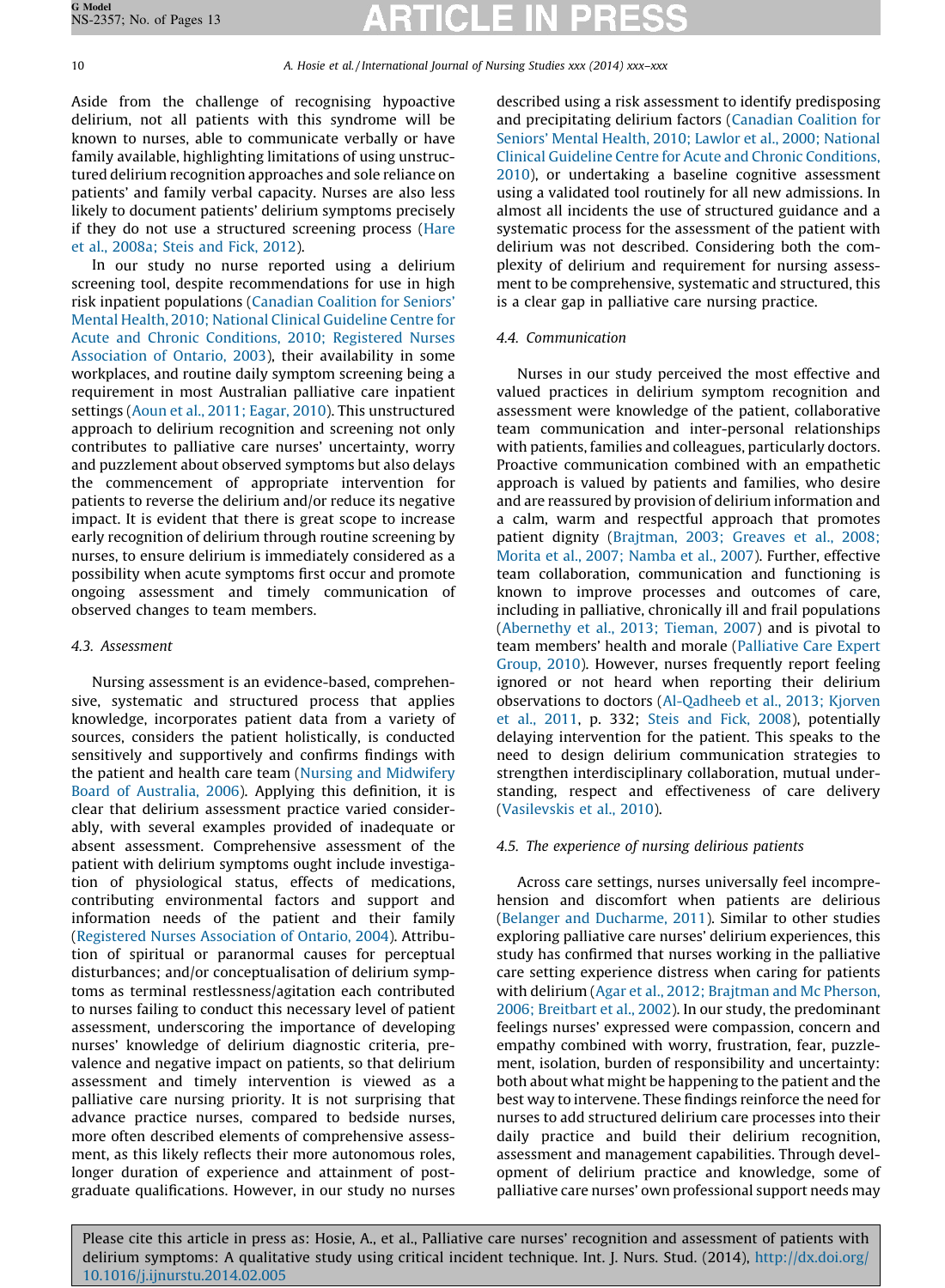<span id="page-11-0"></span>be addressed and their compassionate desire to help delirious patients better achieved.

## 4.6. Strengths, limitations and challenges

Like all qualitative studies these findings have limitations of transferability, as while the sample consists of nurses with varying roles and from several Australian palliative care units and different geographical locations, these nurses self-selected to participate and it is possible their experience reflects the views of nurses most interested in delirium. The strengths of this study include application of CIT, which allowed for brief, focused interviews and identifies effective, ineffective and missing practice, making it a feasible method to obtain nurses' perspectives and explore their professional delirium practice. While there were only a small amount of incidents compared to other CIT studies, this is likely related to the exploratory nature of the study combined with the focus on a narrow aspect of delirium care, namely inpatient palliative care nurses' recognition and assessment practices. Similar to previous CIT nursing studies ([Bradbury-Jones](#page-12-0) and Tranter, 2008), a third of participants did not recount a specific clinical incident, despite the use of a vignette to prompt recall. Difficulty recalling a relevant incident may relate to under-recognition of delirium symptoms; alternatively, participants may not have been given sufficient time for recollection. As CIT also relies on participants' capacity to accurately recall and express past events and actions, the recounted incidents may not fully reflect the event or the extent of participants' actions. Adhering to the CIT's methods for data inclusion and analysis ensured rigour ([Bradbury-Jones](#page-12-0) and Tranter, 2008; [Butterfield](#page-12-0) et al., 2005), yet also resulted in exclusion of delirium insights of participants who could not recall an incident.

# 5. Conclusion

These findings expand our understanding of how nurses might actively engage in the building of better systems and clinical capacity, to better recognise and assess patients' with delirium symptoms in palliative care inpatient settings in the future.

# 5.1. Implications for practice, education and research

Given the prevalence and incidence of delirium in specialist palliative care setting [\(Hosie](#page-12-0) et al., 2013), a ''high index of suspicion'' by nurses is warranted (Le [Grand,](#page-12-0) 2012; Registered Nurses [Association](#page-12-0) of Ontario, 2003). It requires making delirium screening on and during admission routine practice, particularly when potentially delirium inducing interventions are introduced [\(Hosie](#page-12-0) et al., [2013;](#page-12-0) Rao et al., 2011). The extent of integration of systematic and structured processes for optimal delirium care within palliative care inpatient settings should be quantified. We need to further investigate whether implementation of a routine, structured delirium assessment process improves the capacity of nurses to recognise, assess and communicate patients' delirium symptoms [\(Detroyer](#page-12-0) et al., 2013); and importantly, which elements of practice change lead to better delirium outcomes and improved quality of life for palliative care patients and families [\(Gagnon](#page-12-0) et al., 2012). Advance practice nurses have an important role in defining, teaching and diffusing exemplar delirium practice within palliative care units. Further investigation of palliative care nurse delirium learning needs is required, as is subsequent development and testing of accessible delirium educational resources relevant to the context and team practice [\(Brajtman](#page-12-0) et al., 2008; [Teodorczuk](#page-12-0) et al., 2013); for example, online delivery methods and their impact on knowledge, practice and patient outcomes [\(Phillips](#page-13-0) et al., 2013). Effective palliative care requires optimal collaboration and communication between team members, so interdisciplinary communication strategies – such as shared knowledge, language, tools and daily discussion (Balas et al., [2012;](#page-12-0) Brajtman et al., 2008; [Vasilevskis](#page-12-0) et al., 2010) – to improve delirium recognition, assessment and intervention could be tested in the palliative care setting. For future practice and system interventions to improve delirium outcomes in palliative care populations, further knowledge of delirium epidemiology, contextual factors and patient, family and clinician perspectives of delirium care is needed. There is much work to be done to improve recognition, assessment and management of patients' delirium in palliative care and nurses must be part of the solution.

# Conflict of interest statement

The authors have no conflicts of interest to declare.

### Funding

An Australian Postgraduate Award from the Commonwealth Government of Australia supported Ms Hosie in this work.

### Ethical approval

The University of Notre Dame Human Research Ethics Committee – Reference number 0120585. The St Vincent's Hospital Human Research Ethics Committee – Reference number LNR/12/SVH/336.

### Acknowledgements

The authors would like to acknowledge the time, support and insights contributed by palliative care nurses and their managers to this study.

### References

Abernethy, A.P., Currow, D.C., Shelby-James, T., Rowett, D., May, F., Samsa, G.P., Hunt, R., Williams, H., Esterman, A., Phillips, P.A., 2013. [Delivery](http://refhub.elsevier.com/S0020-7489(14)00032-7/sbref0005) strategies to optimize resource utilization and [performance](http://refhub.elsevier.com/S0020-7489(14)00032-7/sbref0005) status for patients with advanced [life-limiting](http://refhub.elsevier.com/S0020-7489(14)00032-7/sbref0005) illness: Results from the ''palliative care trial'' [ISRCTN [81117481\].](http://refhub.elsevier.com/S0020-7489(14)00032-7/sbref0005) Journal of Pain and Symptom [Management](http://refhub.elsevier.com/S0020-7489(14)00032-7/sbref0005) 45, 488–505.

Agar, M., Draper, B., Phillips, P.A., Phillips, J., Collier, A., Harlum, J., Currow, D., 2012. Making decisions about delirium: a qualitative [comparison](http://refhub.elsevier.com/S0020-7489(14)00032-7/sbref0010) of decision making between nurses working in [palliative](http://refhub.elsevier.com/S0020-7489(14)00032-7/sbref0010) care, aged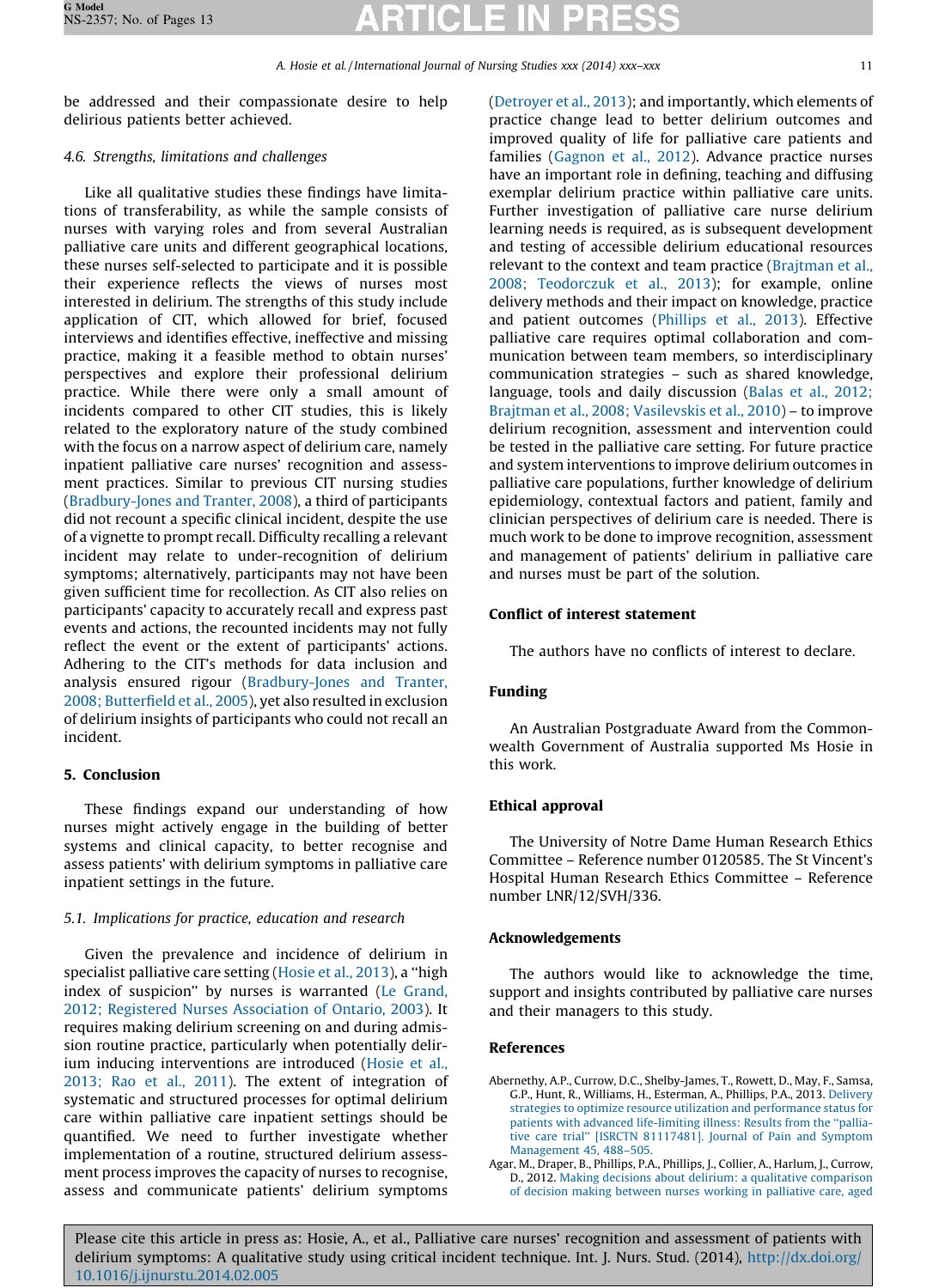<span id="page-12-0"></span>care, aged care [psychiatry,](http://refhub.elsevier.com/S0020-7489(14)00032-7/sbref0010) and oncology. Palliative Medicine 26, 887– [896.](http://refhub.elsevier.com/S0020-7489(14)00032-7/sbref0010)

- Agar, M., Lawlor, P., 2008. Delirium in cancer [patients:](http://refhub.elsevier.com/S0020-7489(14)00032-7/sbref0015) a focus on treatment-induced [psychopathology.](http://refhub.elsevier.com/S0020-7489(14)00032-7/sbref0015) Current Opinion in Oncology 20, [360–366](http://refhub.elsevier.com/S0020-7489(14)00032-7/sbref0015).
- Al-Qadheeb, N.S., Hoffmeister, J., Roberts, R., Shanahan, K., Garpestad, E., Devlin, J.W., 2013. [Perceptions](http://refhub.elsevier.com/S0020-7489(14)00032-7/sbref0020) of nurses and physicians of their [communication](http://refhub.elsevier.com/S0020-7489(14)00032-7/sbref0020) at night about intensive care patients' pain, agitation, and delirium. [American](http://refhub.elsevier.com/S0020-7489(14)00032-7/sbref0020) Journal of Critical Care 22, e49–e61.
- American Psychiatric Association, 2000. [DSM-IV-TR:](http://refhub.elsevier.com/S0020-7489(14)00032-7/sbref0025) Diagnostic and Statistical Manual of Mental Disorders. American [Psychiatric](http://refhub.elsevier.com/S0020-7489(14)00032-7/sbref0025) Association, [Washington,](http://refhub.elsevier.com/S0020-7489(14)00032-7/sbref0025) DC.
- American Psychiatric Association, 2013. [Diagnostic](http://refhub.elsevier.com/S0020-7489(14)00032-7/sbref0030) and Statistical Manual of Mental Disorders, 5th ed. (DSM-5) American [Psychiatric](http://refhub.elsevier.com/S0020-7489(14)00032-7/sbref0030) Publisher, [Arlington,](http://refhub.elsevier.com/S0020-7489(14)00032-7/sbref0030) VA.
- Aoun, S.M.M., Kristjanson, L., Mc Conigley, L.J.R., 2011. [Measuring](http://refhub.elsevier.com/S0020-7489(14)00032-7/sbref0035) symptom distress in palliative care: [psychometric](http://refhub.elsevier.com/S0020-7489(14)00032-7/sbref0035) properties of the symptom [assessment](http://refhub.elsevier.com/S0020-7489(14)00032-7/sbref0035) scale (SAS). Journal of Palliative Medicine 14, 315– [321.](http://refhub.elsevier.com/S0020-7489(14)00032-7/sbref0035)
- Balas, M.C., Vasilevskis, E.E., Burke, W.J., Boehm, L., Pun, B.T., Olsen, K.M., Peitz, G.J., Ely, E.W., 2012. Critical care nurses role in [implementing](http://refhub.elsevier.com/S0020-7489(14)00032-7/sbref0040) the ABCDE bundle into [practice.](http://refhub.elsevier.com/S0020-7489(14)00032-7/sbref0040) Critical Care Nurse 32, 35–47.
- Belanger, L., Ducharme, F., 2011. Patients' and nurses' [experiences](http://refhub.elsevier.com/S0020-7489(14)00032-7/sbref0045) of delirium: a review of [qualitative](http://refhub.elsevier.com/S0020-7489(14)00032-7/sbref0045) studies. Nursing in Critical Care 16, [303–315](http://refhub.elsevier.com/S0020-7489(14)00032-7/sbref0045).
- Bradbury-Jones, C., Tranter, S., 2008. [Inconsistent](http://refhub.elsevier.com/S0020-7489(14)00032-7/sbref0050) use of the critical incident [technique](http://refhub.elsevier.com/S0020-7489(14)00032-7/sbref0050) in nursing research. Journal of Advanced Nursing 64, [399–407.](http://refhub.elsevier.com/S0020-7489(14)00032-7/sbref0050)
- Brajtman, S., 2003. The impact on the family of terminal [restlessness](http://refhub.elsevier.com/S0020-7489(14)00032-7/sbref0055) and its [management.](http://refhub.elsevier.com/S0020-7489(14)00032-7/sbref0055) Palliative Medicine 17, 454–460.
- Brajtman, S., Hall, P., Weaver, L., Higuchi, K., Allard, P., Mullins, D., 2008. An [interprofessional](http://refhub.elsevier.com/S0020-7489(14)00032-7/sbref0060) educational intervention on delirium for health care teams: providing opportunities to enhance [collaboration.](http://refhub.elsevier.com/S0020-7489(14)00032-7/sbref0060) Journal of [Interprofessional](http://refhub.elsevier.com/S0020-7489(14)00032-7/sbref0060) Care 22, 658–660.
- Brajtman, S.H., Mc Pherson, K.C., 2006. Caring for patients with [terminal](http://refhub.elsevier.com/S0020-7489(14)00032-7/sbref0065) delirium: palliative care unit and home care nurses' [experiences.](http://refhub.elsevier.com/S0020-7489(14)00032-7/sbref0065) [International](http://refhub.elsevier.com/S0020-7489(14)00032-7/sbref0065) Journal of Palliative Nursing 12, 150–156.
- Breitbart, W., Gibson, C., Tremblay, A., 2002. The delirium [experience:](http://refhub.elsevier.com/S0020-7489(14)00032-7/sbref0070) delirium recall and [delirium-related](http://refhub.elsevier.com/S0020-7489(14)00032-7/sbref0070) distress in hospitalized patients with cancer, their [spouses/caregivers,](http://refhub.elsevier.com/S0020-7489(14)00032-7/sbref0070) and their nurses. Psychosomatics 43, [183–194](http://refhub.elsevier.com/S0020-7489(14)00032-7/sbref0070).
- Buss, M.K., Vanderwerker, L.C., Inouye, S.K., Zhang, B., Block, S.D., Prigerson, H.G., 2007. Associations between [caregiver-perceived](http://refhub.elsevier.com/S0020-7489(14)00032-7/sbref0075) delirium in patients with cancer and [generalized](http://refhub.elsevier.com/S0020-7489(14)00032-7/sbref0075) anxiety in their caregivers. Journal of Palliative Medicine 10, [1083–1092](http://refhub.elsevier.com/S0020-7489(14)00032-7/sbref0075).
- Butterfield, L.D., Borgen, W.A., Amundson, N.E., Maglio, A.-S.T., 2005. [Fifty](http://refhub.elsevier.com/S0020-7489(14)00032-7/sbref0080) years of the critical incident technique: [1954–2004](http://refhub.elsevier.com/S0020-7489(14)00032-7/sbref0080) and beyond. [Qualitative](http://refhub.elsevier.com/S0020-7489(14)00032-7/sbref0080) Research 5, 475–497.
- Canadian Coalition for Seniors' Mental Health, 2010. [Guideline](http://refhub.elsevier.com/S0020-7489(14)00032-7/sbref0085) on the [Assessment](http://refhub.elsevier.com/S0020-7489(14)00032-7/sbref0085) and Treatment of Delirium in Older Adults at the End of Life. Canadian Coalition for Seniors' Mental Health [\(CCSMH\),](http://refhub.elsevier.com/S0020-7489(14)00032-7/sbref0085) Toronto.
- Clinical Epidemiology and Health Service Evaluation Unit M.H., 2006. Clinical Practice Guidelines for the [Management](http://refhub.elsevier.com/S0020-7489(14)00032-7/sbref0090) of Delirium in Older People. [Australian](http://refhub.elsevier.com/S0020-7489(14)00032-7/sbref0090) Health Ministers' Advisory Council (AHMAC), Mel[bourne.](http://refhub.elsevier.com/S0020-7489(14)00032-7/sbref0090)
- Dahlke, S., Phinney, A., 2008. Caring for [hospitalized](http://refhub.elsevier.com/S0020-7489(14)00032-7/sbref0095) older adults at risk for delirium: the silent, [unspoken](http://refhub.elsevier.com/S0020-7489(14)00032-7/sbref0095) piece of nursing practice. Journal of [Gerontological](http://refhub.elsevier.com/S0020-7489(14)00032-7/sbref0095) Nursing 34, 41–47.
- De Rooij, S.E., Schuurmans, M.J., Van Der Mast, R.C., Levi, M., 2005. [Clinical](http://refhub.elsevier.com/S0020-7489(14)00032-7/sbref0100) subtypes of delirium and their [relevance](http://refhub.elsevier.com/S0020-7489(14)00032-7/sbref0100) for daily clinical practice: a systematic review. [International](http://refhub.elsevier.com/S0020-7489(14)00032-7/sbref0100) Journal of Geriatric Psychiatry 20, [609–615](http://refhub.elsevier.com/S0020-7489(14)00032-7/sbref0100).
- Detroyer, E., Clement, P.M., Baeten, N., Pennemans, M., Decruyenaere, M., Vandenberghe, J., Menten, J., Joosten, E., Milisen, K., 2013. Detection of delirium in palliative care unit patients: a prospective descriptive study of the Delirium Observation Screening Scale administered by bedside nurses. Palliative Medicine, [http://dx.doi.org/10.1177/](http://dx.doi.org/10.1177/0269216313492187) [0269216313492187.](http://dx.doi.org/10.1177/0269216313492187)
- Eagar, K., 2010. The Australian Palliative Care Outcomes [Collaboration](http://refhub.elsevier.com/S0020-7489(14)00032-7/sbref0110) (PCOC) – [measuring](http://refhub.elsevier.com/S0020-7489(14)00032-7/sbref0110) the quality and outcomes of palliative care on a routine basis. [Australian](http://refhub.elsevier.com/S0020-7489(14)00032-7/sbref0110) Health Review 34, 186–192.
- Fang, C.K., Chen, H.W., Liu, S.I., Lin, C.J., Tsai, L.Y., Lai, Y.L., 2008. [Prevalence,](http://refhub.elsevier.com/S0020-7489(14)00032-7/sbref0115) detection and treatment of delirium in terminal cancer [inpatients:](http://refhub.elsevier.com/S0020-7489(14)00032-7/sbref0115) a [prospective](http://refhub.elsevier.com/S0020-7489(14)00032-7/sbref0115) survey. Japanese Journal of Clinical Oncology 38, [56–63](http://refhub.elsevier.com/S0020-7489(14)00032-7/sbref0115).
- Fick, D.M., Hodo, D.M., Lawrence, F., Inouye, S.K., 2007. [Recognizing](http://refhub.elsevier.com/S0020-7489(14)00032-7/sbref0120) delirium [superimposed](http://refhub.elsevier.com/S0020-7489(14)00032-7/sbref0120) on dementia: assessing nurses' knowledge using case vignettes. Journal of [Gerontological](http://refhub.elsevier.com/S0020-7489(14)00032-7/sbref0120) Nursing 33, 40–47.
- Flagg, B., Cox, L., Mcdowell, S., Mwose, J.M., Buelow, J.M., 2010. [Nursing](http://refhub.elsevier.com/S0020-7489(14)00032-7/sbref0125) [identification](http://refhub.elsevier.com/S0020-7489(14)00032-7/sbref0125) of Delirium. Clinical Nurse Specialist 24, 260–266.

Flanagan, J.C., 1954. The critical incident technique. [Psychological](http://refhub.elsevier.com/S0020-7489(14)00032-7/sbref0130) Bulletin [51.](http://refhub.elsevier.com/S0020-7489(14)00032-7/sbref0130)

- Folstein, M.F., Folstein, S.E., Mc Hugh, P.R., 1975. ['Mini-Mental](http://refhub.elsevier.com/S0020-7489(14)00032-7/sbref0135) State'. A practical method for grading the [cognitive](http://refhub.elsevier.com/S0020-7489(14)00032-7/sbref0135) state of patients for the clinician. Journal of [Psychiatric](http://refhub.elsevier.com/S0020-7489(14)00032-7/sbref0135) Research 12, 189–198.
- Gagnon, P., Allard, P., Gagnon, B., Merette, C., Tardif, F., 2012. [Delirium](http://refhub.elsevier.com/S0020-7489(14)00032-7/sbref0140) prevention in terminal cancer: assessment of a [multicomponent](http://refhub.elsevier.com/S0020-7489(14)00032-7/sbref0140) intervention. [Psycho-Oncology](http://refhub.elsevier.com/S0020-7489(14)00032-7/sbref0140) 21, 187–194.
- Gaudreau, Gagnon, P., Harel, F., Roy, M., Tremblay, A., 2005. [Psychoactive](http://refhub.elsevier.com/S0020-7489(14)00032-7/sbref0145) [medications](http://refhub.elsevier.com/S0020-7489(14)00032-7/sbref0145) and risk of delirium in hospitalized cancer patients. Journal of Clinical [Oncology:](http://refhub.elsevier.com/S0020-7489(14)00032-7/sbref0145) Official Journal of the American Society of Clinical Oncology 23, [6712–6718](http://refhub.elsevier.com/S0020-7489(14)00032-7/sbref0145).
- Gaudreau, Gagnon, P., Roy, M., Harel, F., Tremblay, A., 2007. Opioid medications and longitudinal risk of delirium in hospitalized cancer patients. American Cancer Society 2365–2373, [http://dx.doi.org/](http://dx.doi.org/10.1002/cncr.22665) [10.1002/cncr.22665](http://dx.doi.org/10.1002/cncr.22665). Wiley InterScience [\(www.interscience.wiley.](http://www.interscience.wiley.com/) [com](http://www.interscience.wiley.com/)).
- Glaser, B., Strauss, A., 1968. The Discovery of [Grounded](http://refhub.elsevier.com/S0020-7489(14)00032-7/sbref0155) Theory. Aldine, [Chicago,](http://refhub.elsevier.com/S0020-7489(14)00032-7/sbref0155) IL.
- Greaves, J., Vojkovic, S., Nikoletti, S., White, K., Yuen, K., 2008. [Family](http://refhub.elsevier.com/S0020-7489(14)00032-7/sbref0160) caregivers' perceptions and [experiences](http://refhub.elsevier.com/S0020-7489(14)00032-7/sbref0160) of delirium in patients with advanced cancer. [Australian](http://refhub.elsevier.com/S0020-7489(14)00032-7/sbref0160) Journal of Cancer Nursing 9, 3–11.
- Gupta, N., De Jonghe, J., Schieveld, J., Leonard, M., Meagher, D., 2008. Delirium [phenomenology:](http://refhub.elsevier.com/S0020-7489(14)00032-7/sbref0165) what can we learn from the symptoms of delirium? Journal of [Psychosomatic](http://refhub.elsevier.com/S0020-7489(14)00032-7/sbref0165) Research 65, 215–222.
- Hare, M., Mc Gowan, S., Wynaden, D., Speed, G., Landsborough, I., 2008a. Nurses' [descriptions](http://refhub.elsevier.com/S0020-7489(14)00032-7/sbref0170) of changes in cognitive function in the acute care setting. [Australian](http://refhub.elsevier.com/S0020-7489(14)00032-7/sbref0170) Journal of Advanced Nursing 26, 21–25.
- Hare, M., Wynaden, D., Mc Gowan, S., Landsborough, I., Speed, G., 2008b. [A](http://refhub.elsevier.com/S0020-7489(14)00032-7/sbref0175) [questionnaire](http://refhub.elsevier.com/S0020-7489(14)00032-7/sbref0175) to determine nurses' knowledge of delirium and its risk factors. [Contemporary](http://refhub.elsevier.com/S0020-7489(14)00032-7/sbref0175) Nurse 29, 23–31.
- Hettlage, R., Steinlin, M., 2006. The Critical Incident Technique in Knowledge Management-Related Contexts: A Tool for Exploration/Planning, Evaluation and Empowerment/Animation. Ingenious Peoples Knowledge, Zurich. Available at: [http://www.i-p-k.ch/files/CriticalIncident-](http://www.i-p-k.ch/files/CriticalIncidentTechnique_in_KM.pdf)[Technique\\_in\\_KM.pdf.](http://www.i-p-k.ch/files/CriticalIncidentTechnique_in_KM.pdf)
- Heyse-Moore, L., 2003. Terminal [restlessness](http://refhub.elsevier.com/S0020-7489(14)00032-7/sbref0185) and sedation: a note of caution [4]. Palliative [Medicine](http://refhub.elsevier.com/S0020-7489(14)00032-7/sbref0185) 17, 469.
- Hjermstad, M.J., Loge, J.H., Kaasa, S., 2004. Methods for [assessment](http://refhub.elsevier.com/S0020-7489(14)00032-7/sbref0190) of cognitive failure and delirium in palliative care patients: [implications](http://refhub.elsevier.com/S0020-7489(14)00032-7/sbref0190) for practice and research. Palliative [Medicine](http://refhub.elsevier.com/S0020-7489(14)00032-7/sbref0190) 18, 494–506.
- Hosie, A., 2013. Palliative care research. NSW Nurses and Midwives' Association. Available at: [http://www.nurseuncut.com.au/pallia](http://www.nurseuncut.com.au/palliative-care-research/)[tive-care-research/](http://www.nurseuncut.com.au/palliative-care-research/) (accessed 01.02.13).
- Hosie, A., Davidson, P.M., Agar, M., Sanderson, C.R., Phillips, J., 2013. Delirium prevalence, incidence, and [implications](http://refhub.elsevier.com/S0020-7489(14)00032-7/sbref0200) for screening in specialist palliative care inpatient settings: a [systematic](http://refhub.elsevier.com/S0020-7489(14)00032-7/sbref0200) review. Palliative [Medicine](http://refhub.elsevier.com/S0020-7489(14)00032-7/sbref0200) 27, 486–498.
- Inouye, S.K., Van Dyck, C.H., Alessi, C.A., Balkin, S., Siegal, A.P., Horwitz, R.I., 1990. Clarifying confusion: the confusion [assessment](http://refhub.elsevier.com/S0020-7489(14)00032-7/sbref0205) method. A new method for [detection](http://refhub.elsevier.com/S0020-7489(14)00032-7/sbref0205) of delirium. Annals of Internal Medicine 113, [941–948](http://refhub.elsevier.com/S0020-7489(14)00032-7/sbref0205).
- Jootun, D., Mc Ghee, G., Marland, G.R., 2009. [Reflexivity:](http://refhub.elsevier.com/S0020-7489(14)00032-7/sbref0210) promoting rigour in [qualitative](http://refhub.elsevier.com/S0020-7489(14)00032-7/sbref0210) research. Nursing standard (Royal College of Nursing (Great [Britain\):](http://refhub.elsevier.com/S0020-7489(14)00032-7/sbref0210) 1987) 23, 42–46.
- Keatinge, D., 2002. Versatlity and [flexibility:](http://refhub.elsevier.com/S0020-7489(14)00032-7/sbref0215) attributes of the Critical Incident [Technique](http://refhub.elsevier.com/S0020-7489(14)00032-7/sbref0215) in nursing research. Nursing and Health Sciences [4](http://refhub.elsevier.com/S0020-7489(14)00032-7/sbref0215).
- Kemppainen, J.K., 2000. The critical incident [technique](http://refhub.elsevier.com/S0020-7489(14)00032-7/sbref0220) and nursing care quality research. Journal of Advanced Nursing 32, [1264–1271.](http://refhub.elsevier.com/S0020-7489(14)00032-7/sbref0220)
- Kjorven, M., Rush, K., Hole, R., 2011. A discursive [exploration](http://refhub.elsevier.com/S0020-7489(14)00032-7/sbref0225) of the practices that shape and discipline nurses' responses to [postoperative](http://refhub.elsevier.com/S0020-7489(14)00032-7/sbref0225) [delirium.](http://refhub.elsevier.com/S0020-7489(14)00032-7/sbref0225) Nursing Inquiry 18, 325–335.
- Lam, P.T., Tse, C.Y., Lee, C.H., 2003. Delirium in a [palliative](http://refhub.elsevier.com/S0020-7489(14)00032-7/sbref0230) care unit. Progress in [Palliative](http://refhub.elsevier.com/S0020-7489(14)00032-7/sbref0230) Care 13, 126–133.
- Lawlor, P.G., Gagnon, B., Mancini, I.L., Pereira, J.L., Hanson, J., Suarez-Almazor, M.E., Bruera, E.D., 2000. [Occurrence,](http://refhub.elsevier.com/S0020-7489(14)00032-7/sbref0235) causes, and outcome of delirium in patients with advanced cancer: a [prospective](http://refhub.elsevier.com/S0020-7489(14)00032-7/sbref0235) study. Archives of Internal [Medicine](http://refhub.elsevier.com/S0020-7489(14)00032-7/sbref0235) 160, 786–794.
- Le Grand, S.B., 2012. Delirium in palliative [medicine:](http://refhub.elsevier.com/S0020-7489(14)00032-7/sbref0240) a review. Journal of Pain and Symptom [Management](http://refhub.elsevier.com/S0020-7489(14)00032-7/sbref0240) 44, 583–594.
- Leonard, M., Raju, B., Conroy, M., Donnelly, S., Trzepacz, P.T., Saunders, J., Meagher, D., 2008. [Reversibility](http://refhub.elsevier.com/S0020-7489(14)00032-7/sbref0245) of delirium in terminally ill patients and [predictors](http://refhub.elsevier.com/S0020-7489(14)00032-7/sbref0245) of mortality. Palliative Medicine 22, 848–854.
- Leonard, M., Spiller, J., Keen, J., Mac Lullich, A., Kamholtz, B., Meagher, D., 2009. Symptoms of [depression](http://refhub.elsevier.com/S0020-7489(14)00032-7/sbref0250) and delirium assessed serially in palliative-care inpatients. [Psychosomatics](http://refhub.elsevier.com/S0020-7489(14)00032-7/sbref0250) 50, 506–514.
- Leventhal, M., Zimmerman, N., Denhaerynck, K., Lanz, E., Habegger, J.P., Muller, E., Siebenrock, K., 2013. Stress [experienced](http://refhub.elsevier.com/S0020-7489(14)00032-7/sbref0255) in caring for patients with delirium in a university [orthopedic](http://refhub.elsevier.com/S0020-7489(14)00032-7/sbref0255) and trauma surgery